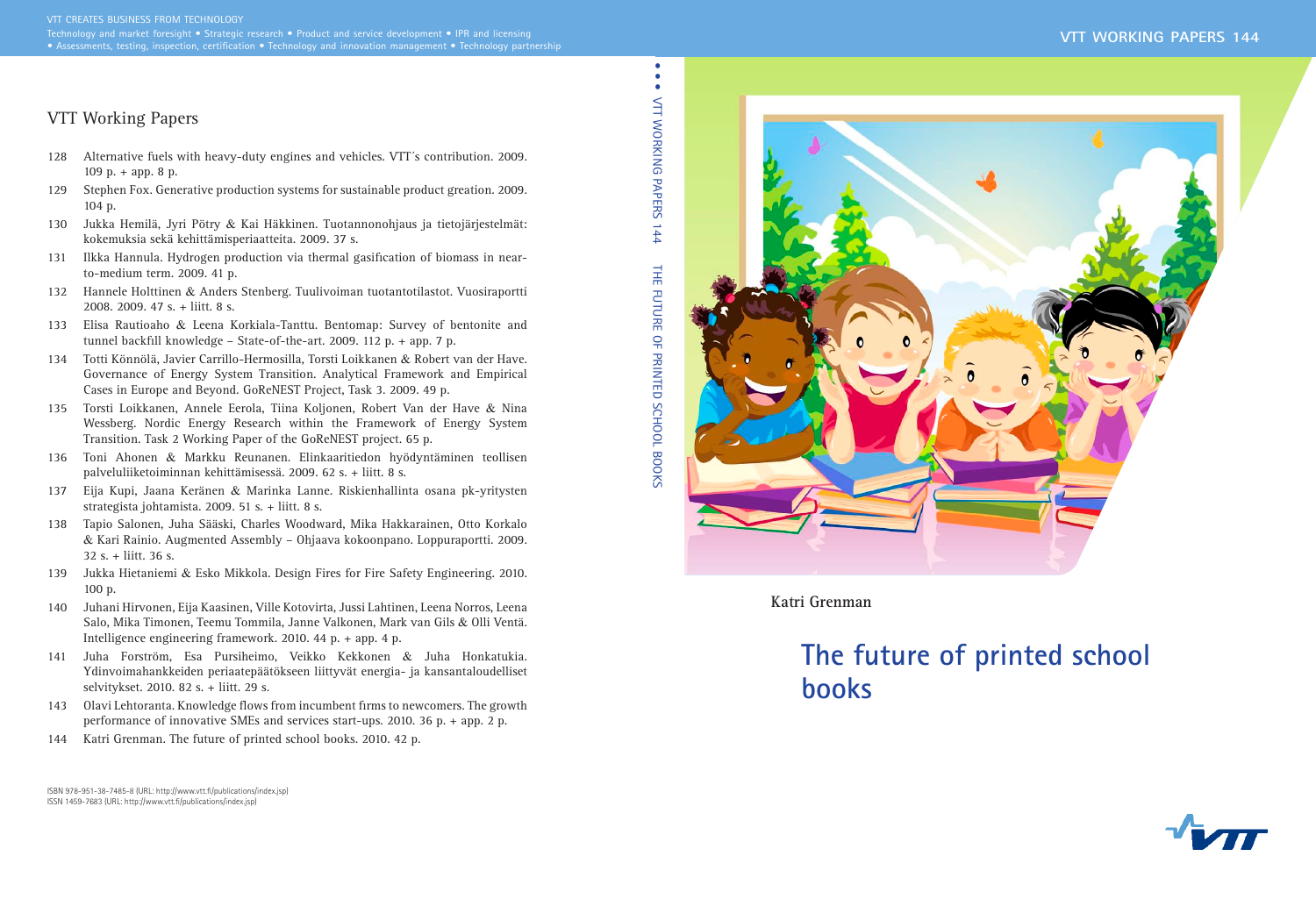ISBN 978-951-38-7485-8 (URL: [http://www.vtt.fi/publications/index.jsp\)](http://www.vtt.fi/publications/index.jsp) ISSN 1459-7683 (URL: [http://www.vtt.fi/publications/index.jsp\)](http://www.vtt.fi/publications/index.jsp)

Copyright © VTT 2010

JULKAISIJA – UTGIVARE – PUBLISHER

VTT, Vuorimiehentie 5, PL 1000, 02044 VTT puh. vaihde 020 722 111, faksi 020 722 4374

VTT, Bergsmansvägen 5, PB 1000, 02044 VTT tel. växel 020 722 111, fax 020 722 4374

VTT Technical Research Centre of Finland, Vuorimiehentie 5, P.O. Box 1000, FI-02044 VTT, Finland phone internat. +358 20 722 111, fax +358 20 722 4374

Text formatting Raija Sahlstedt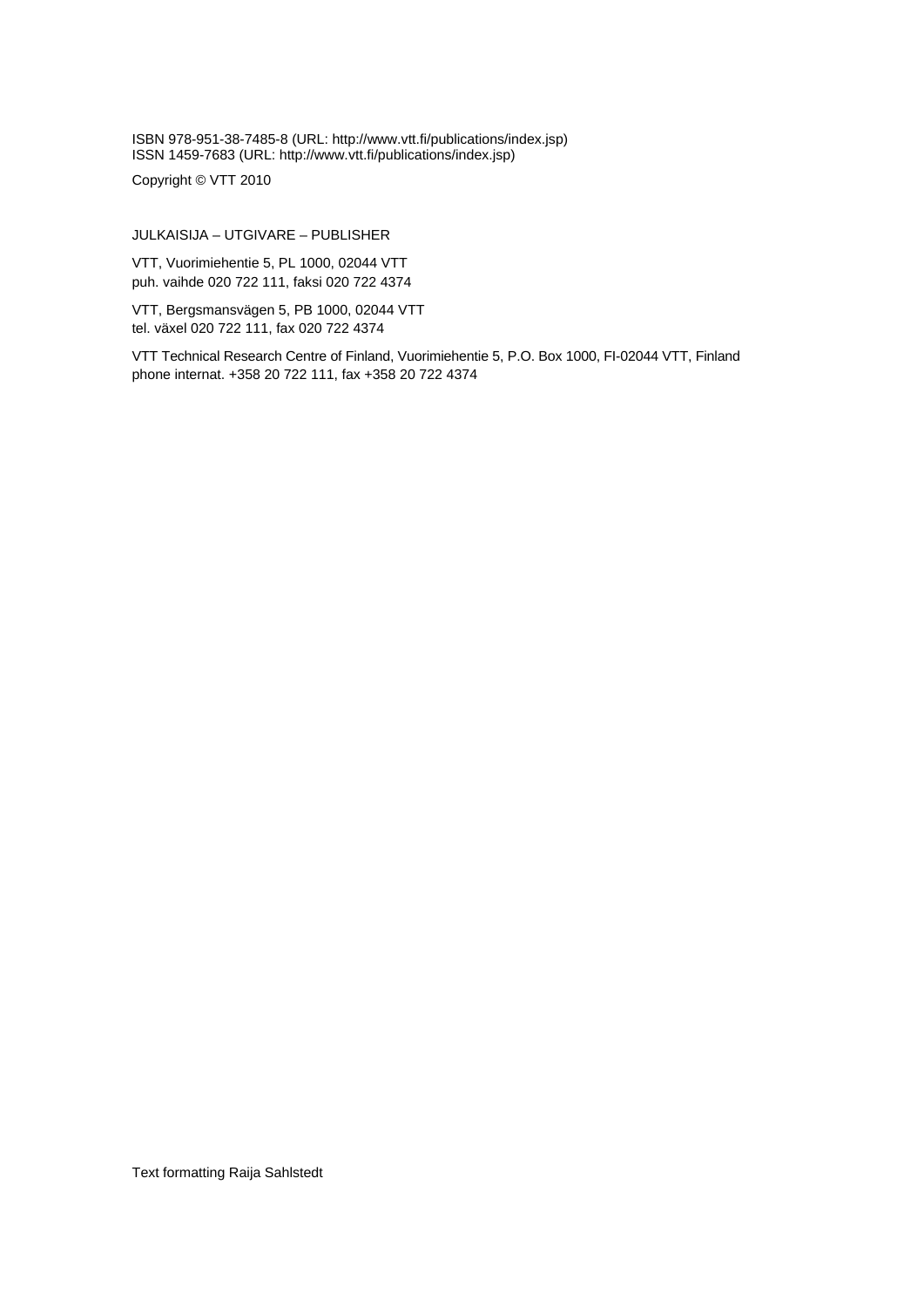

Series title, number and report code of publication

VTT Working Papers 144 VTT-WORK-144

Author(s) Grenman, Katri

## **Title The future of printed school books**

### Abstract

ISBN

The aim of the study was to find out the outlook for the printed book and how it will fare in comparison to the increasing use of ICT at schools. The study was realised through interviews in three countries: Finland, the Netherlands and the United Kingdom. Background material on the use of ICT in schools in these countries is also included in the report.

The people who were interviewed were teachers, school book publishers and e-book manufacturers. They were asked to give their opinions on the strengths and weaknesses of the paper book, on their ideal future learning environment and on learning material in general. A final task was to visualise a world without books – where did they go and why?

According to the interviews, printed books have their indisputable benefits, especially when it comes to their ease of use, but they also have weaknesses that can't be overcome. Schools today want more interaction, personal projects and updated content. The printed book is not going to disappear from schools in the foreseeable future, but it will need to be supported by ICT. Future schools will most probably incorporate both printed and electronic learning material in order to enjoy fully the benefits of both media.

978-951-38-7485-8 (URL: [http://www.vtt.fi/publications/index.jsp\)](http://www.vtt.fi/publications/index.jsp) Series title and ISSN Project number VTT Working Papers 1459-7683 (URL: [http://www.vtt.fi/publications/index.jsp\)](http://www.vtt.fi/publications/index.jsp) 38686 Date **Date Pages Pages Pages Pages Pages Pages** August 2010 **August 2010 English English** 41 p. Name of project and commissioned by Commissioned by Learning by Hybrid Media Keywords<br>
School books, future learning, future school<br>
VTT Terminal VTT Technical Research Centre of Finland P. O. Box 1000, FI-02044 VTT, Finland Phone internat. +358 20 722 4520 Fax +358 20 722 4374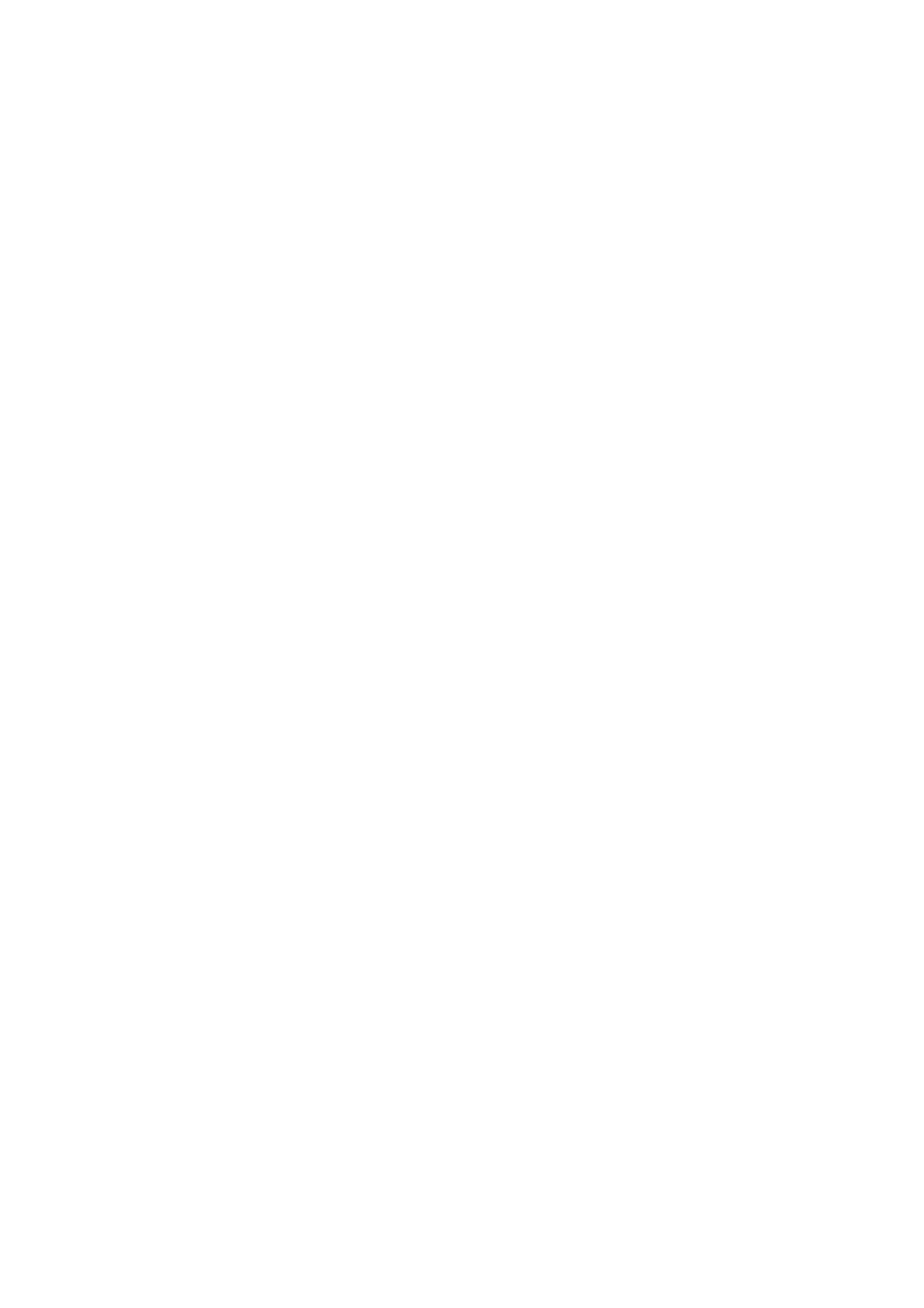## **Contents**

| 2. |     |       |  |  |  |  |
|----|-----|-------|--|--|--|--|
|    |     |       |  |  |  |  |
|    | 3.1 |       |  |  |  |  |
|    | 3.2 |       |  |  |  |  |
|    |     |       |  |  |  |  |
|    | 4.1 |       |  |  |  |  |
|    |     | 4.1.1 |  |  |  |  |
|    |     | 4.1.2 |  |  |  |  |
|    |     | 4.1.3 |  |  |  |  |
|    | 4.2 |       |  |  |  |  |
|    |     | 4.2.1 |  |  |  |  |
|    |     | 4.2.2 |  |  |  |  |
|    | 4.3 |       |  |  |  |  |
|    |     | 4.3.1 |  |  |  |  |
|    |     | 4.3.2 |  |  |  |  |
| 5. |     |       |  |  |  |  |
|    |     |       |  |  |  |  |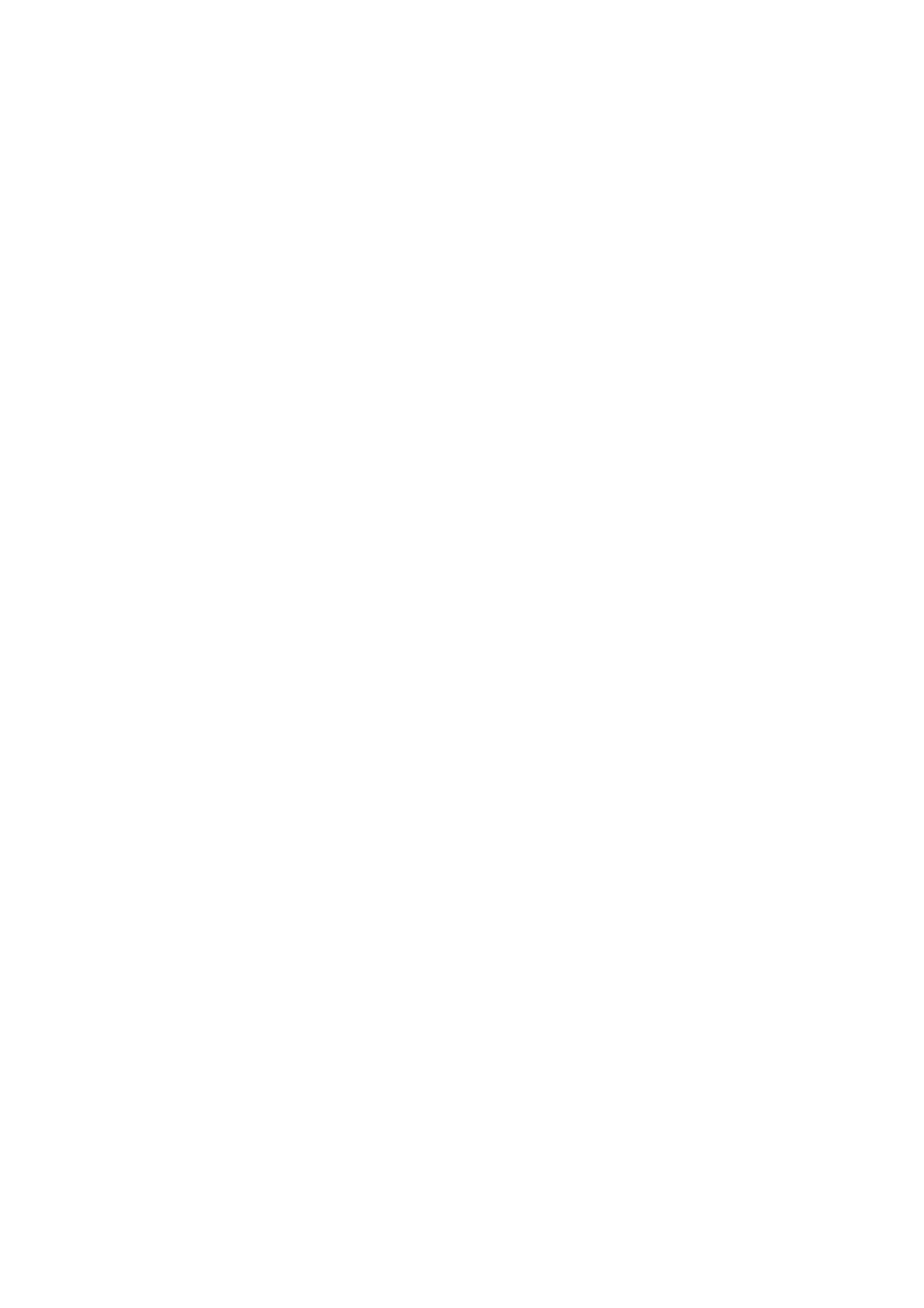## **1. Introduction**

Printed books have been a staple in classrooms for a very long time. They have been used to teach nearly everything on the schools' curriculum. Books have strengths that have helped them survive: they have a simple user interface and are easy to use almost anywhere.

With the development of ICT and the emergence of new technologies, however, the status of the book as the learning material of choice suddenly seems less than obvious. Granted, the book will not lose its foothold overnight, but its position can be challenged. This is possibly the biggest change and challenge in teaching material that has happened in a very long time. Will there still be school books in five or ten years? How about twenty years?

This study was aimed to find more information about the current role of the book in schools, the future challenges, and the ideal teaching and learning environment from experts of the school world. For this purpose, interviews with teachers, publishers and eBook professionals were made in Finland, the Netherlands and the United Kingdom.

This report is part of a larger research project on combining a traditional school book with opportunities offered by digital technology. The results of the main project, Learning by Hybrid Media, are presented in a separate report (Seisto et al. 2010).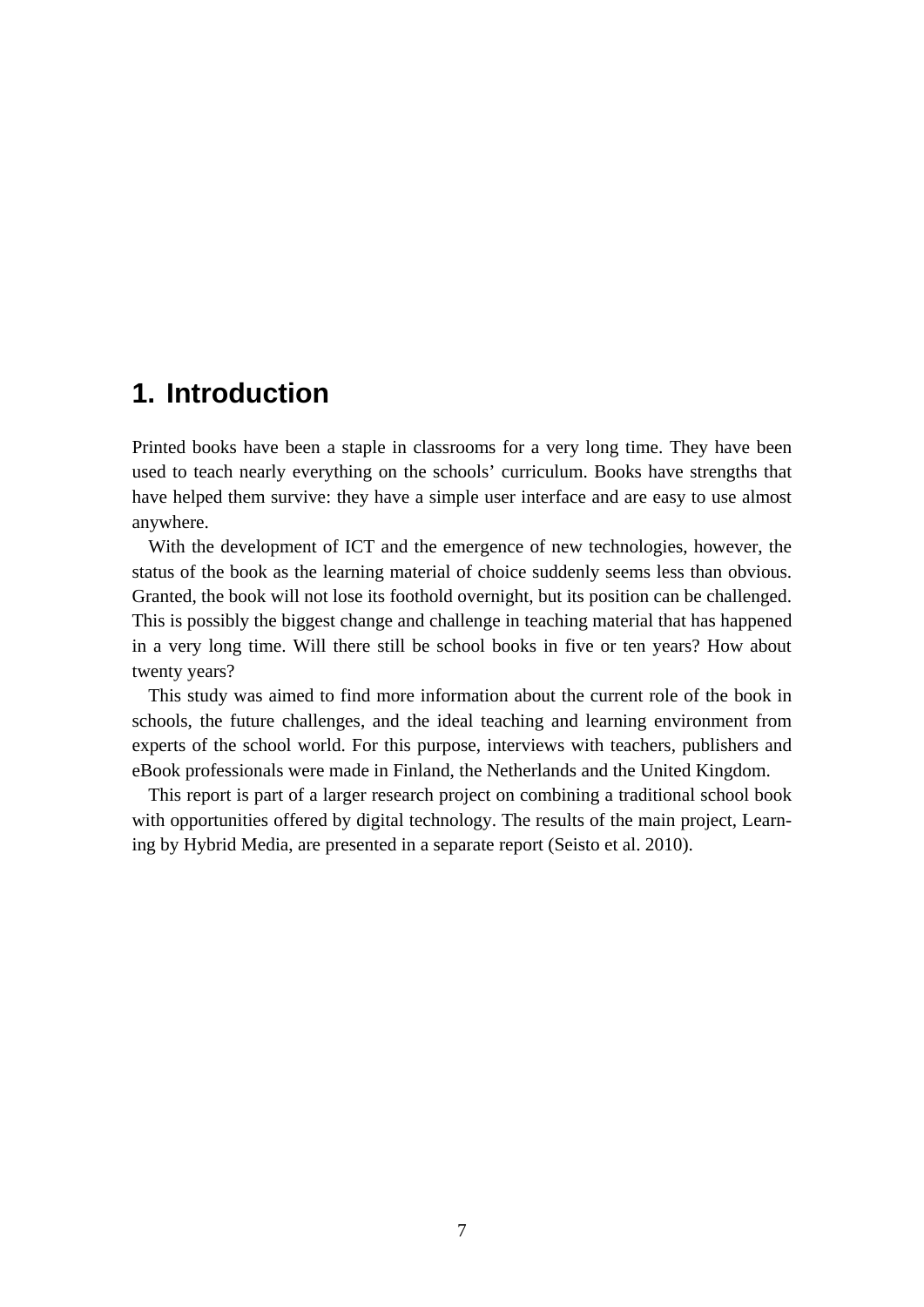## **2. Description of the study**

The starting point of the study was to find out how and why books (and ICT) are currently being used in different schools.

The study was realised as a series of interviews in three different countries: Finland, England and the Netherlands. The interviewees were mostly teachers, but also school book publishers and e-reader designers. The following table (Table 1) will show the distribution of interviewees by country.

| Finland         | Two book publishing companies |  |  |
|-----------------|-------------------------------|--|--|
|                 | Two schools                   |  |  |
| England         | One eBook designer            |  |  |
|                 | Two schools                   |  |  |
| The Netherlands | One eBook designer            |  |  |
|                 | Five schools                  |  |  |

|  |  | Table 1. Interviews by country. |  |  |
|--|--|---------------------------------|--|--|
|--|--|---------------------------------|--|--|

Most of the interviews, with the exception of the eBook designer sessions, were in fact group interviews, with several people present at the same time.

The interviews were structured quite similarly irrespective of the position of the interviewee(s). The basic themes were as follows:

- The role of the book at the moment
	- o Its positive and negative aspects
	- o Changes in book use during the respondents' careers
	- o Other study materials being used today
	- o Future changes in the use of books
- The ideal learning environment
	- o The respondents were asked to imagine an ideal learning environment (without the limitations of the current circumstances)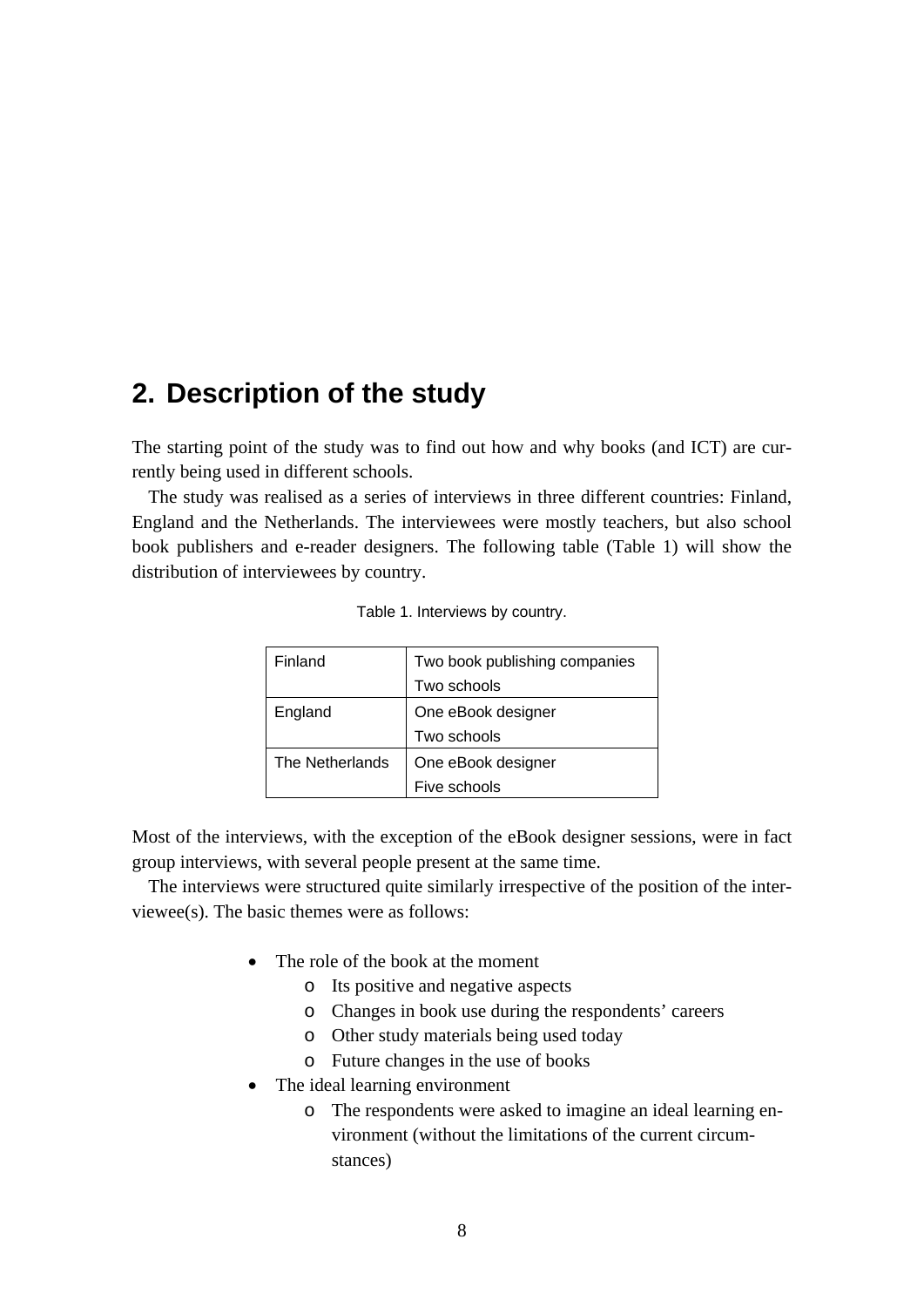- The future world/school without a book
	- o The respondents were asked to imagine a situation where books have completely vanished from schools and the possible reasons for this development

It is worth remembering that this, as most interview studies, is a qualitative study. The results are not statistically significant and should not be treated as such. Also, respondents come from only three countries, so they only represent a small fraction of Europe. The publishers interviewed in this study all come from Finland, and, based on the results of this study, the market for school books is very different in all three countries.

Unfortunately, some of the recordings from the interviews in the Netherlands were damaged and ended abruptly in the middle. This means that there are significantly less comments from the Netherlands for the questions that were towards the end of the interview structure.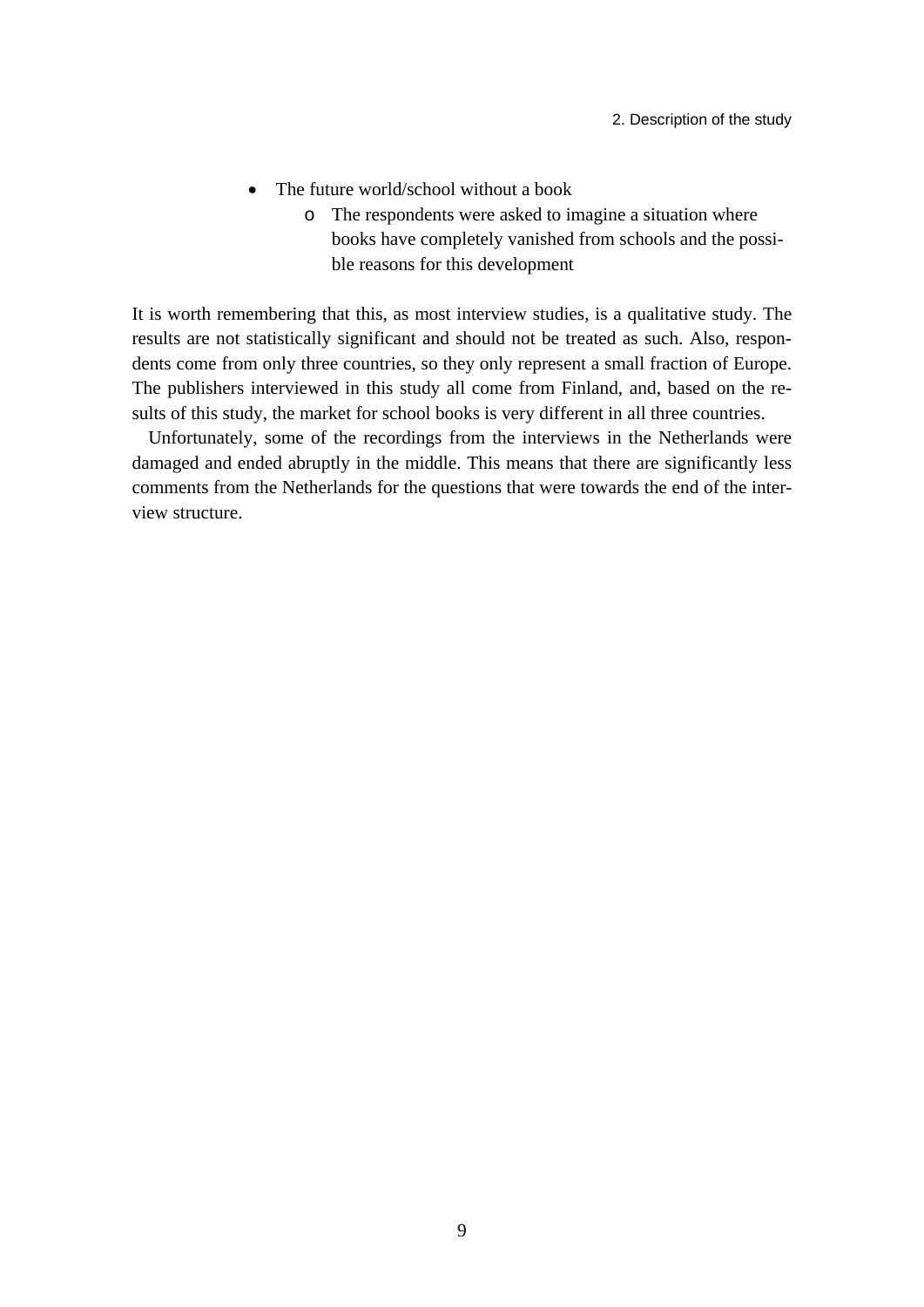## **3. Study background**

The purpose of this section is to give some additional information about the schools in the three countries involved in this study. The different school systems will not be explained thoroughly, however, as that is not in the scope of this report.

For comparison purposes, results from the PISA tests as well as information about the use of ICT in schools will be used.

## **3.1 The PISA study**

PISA (Programme for International Student Assessment) is an OECD study that has been realized every three years since 2000. The results of the fourth cycle, PISA 2009, will be published in December 2010. PISA studies assess student abilities in reading, mathematical and science literacy. Although all cycles have been used to assess student performance in all of the above-mentioned domains, the focus has been on one topic in particular during each separate cycle. (Unesco 2010)

PISA results have been discussed, analyzed and compared extensively every time they have been published. Finland, of course, has relished its top performance in the study. There have been efforts to find the reasons behind good − or bad − performance. Especially in the case of poor performance, the incentive to find out "where we went wrong" is strong in order to do better in the future.

Fuchs and Wöβmann (2007) have researched different studies and articles on PISA results. They state that public assessments often aren't based on actual evidence from the PISA study but rather focus on repeating old beliefs. Even when PISA results are used, the comparisons are simplified by comparing two countries, usually the top performer and another country, or by presenting a simple correlation between student results and one single explaining factor (such as educational spending).

In their study, Fuchs and Wöβmann (2007) found several factors that affect student performance in the PISA test. According to their results, the structure of the educational system has a large impact on student performance. An important role is held by external exit exams, which have a strong positive correlation with student results especially in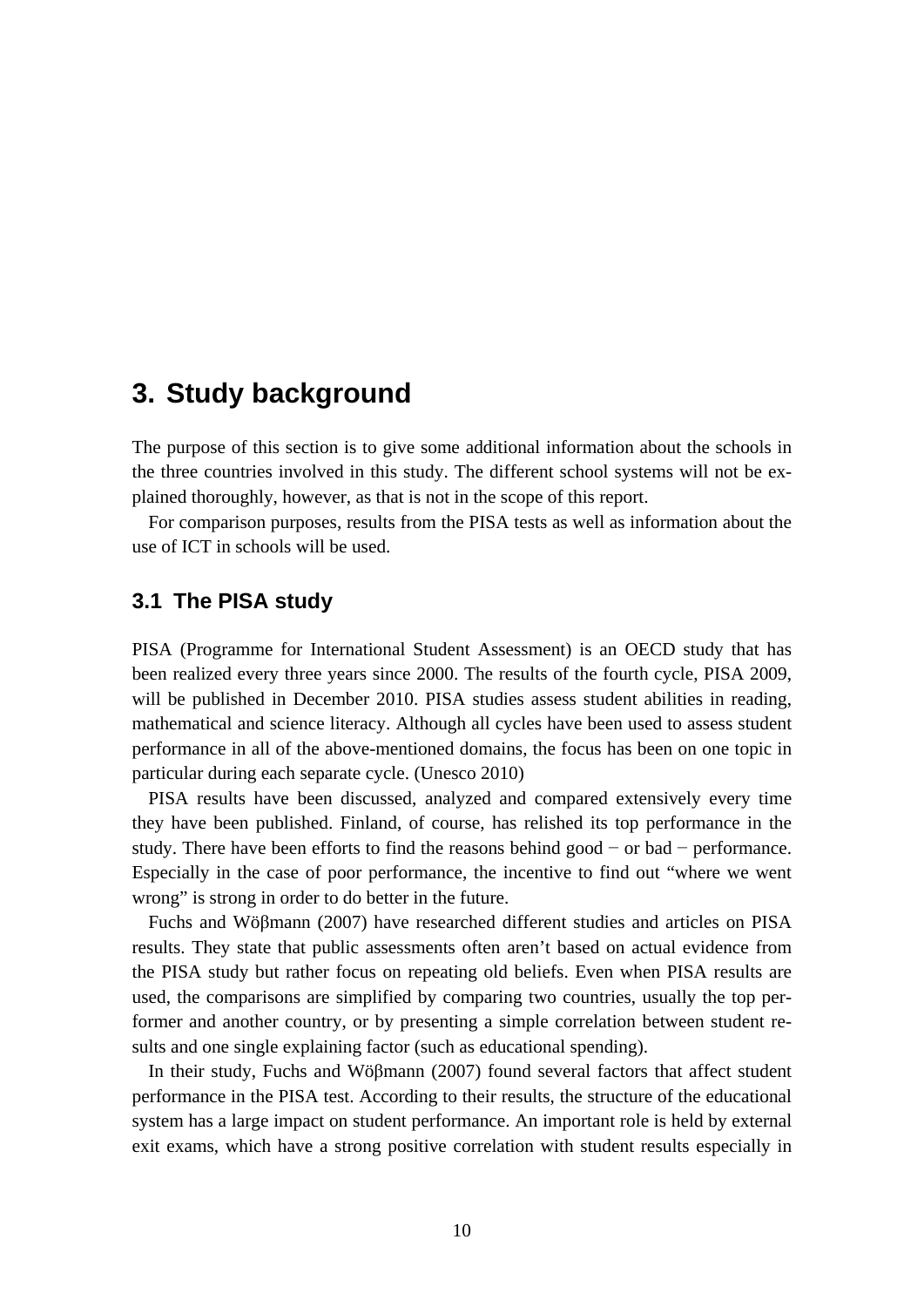mathematics. Also contributing positively to student performance is school autonomy in process decisions, but on the other hand, centralized decision-making has a positive effect when deciding the overall school budget.

Students' background also plays a key role in their performance. Especially reading scores are affected by background factors such as the parents' education and occupation and the number of books at home. Group sizes don't seem to have much of an effect, but the education level of teachers as well as better equipment and instructional material have a significant positive impact. (Fuchs & Wöβmann 2007)

In the last published PISA study, realized in the year 2006, the three countries in this study did fairly well and scored above the OECD average as presented in Table 2 (only the United Kingdom was slightly behind the average in the mathematics comparison). Finnish students scored the highest marks overall in all three categories.

| <b>Mathematics</b>    |              | Reading   |              | <b>Science</b> |              |           |
|-----------------------|--------------|-----------|--------------|----------------|--------------|-----------|
| <b>Country</b>        | <b>Mean</b>  |           | <b>Mean</b>  |                | <b>Mean</b>  |           |
|                       | <b>Score</b> | <b>SE</b> | <b>Score</b> | <b>SE</b>      | <b>Score</b> | <b>SE</b> |
| <b>United Kingdom</b> | 495,44       | 2,14      | 495,08       | 2,26           | 515,00       | 2,29      |
| <b>OECD Average</b>   | 497,68       | 0,54      | 491,79       | 0,60           | 500,00       | 0,53      |
| Netherlands           | 530,65       | 2,59      | 506,75       | 2,92           | 525,00       | 2,74      |
| <b>Finland</b>        | 548,36       | 2,30      | 546,87       | 2,15           | 563,00       | 2,02      |

Table 2. Mean scores in the PISA 2006 study. (OECD 2007)

One significant difference between school systems can be noticed from the PISA study background data. Based on our interviews and knowledge of schools in different countries, it became apparent that in the Netherlands students are divided at an early stage into schools corresponding to their level of performance. This was emphasized by the following data: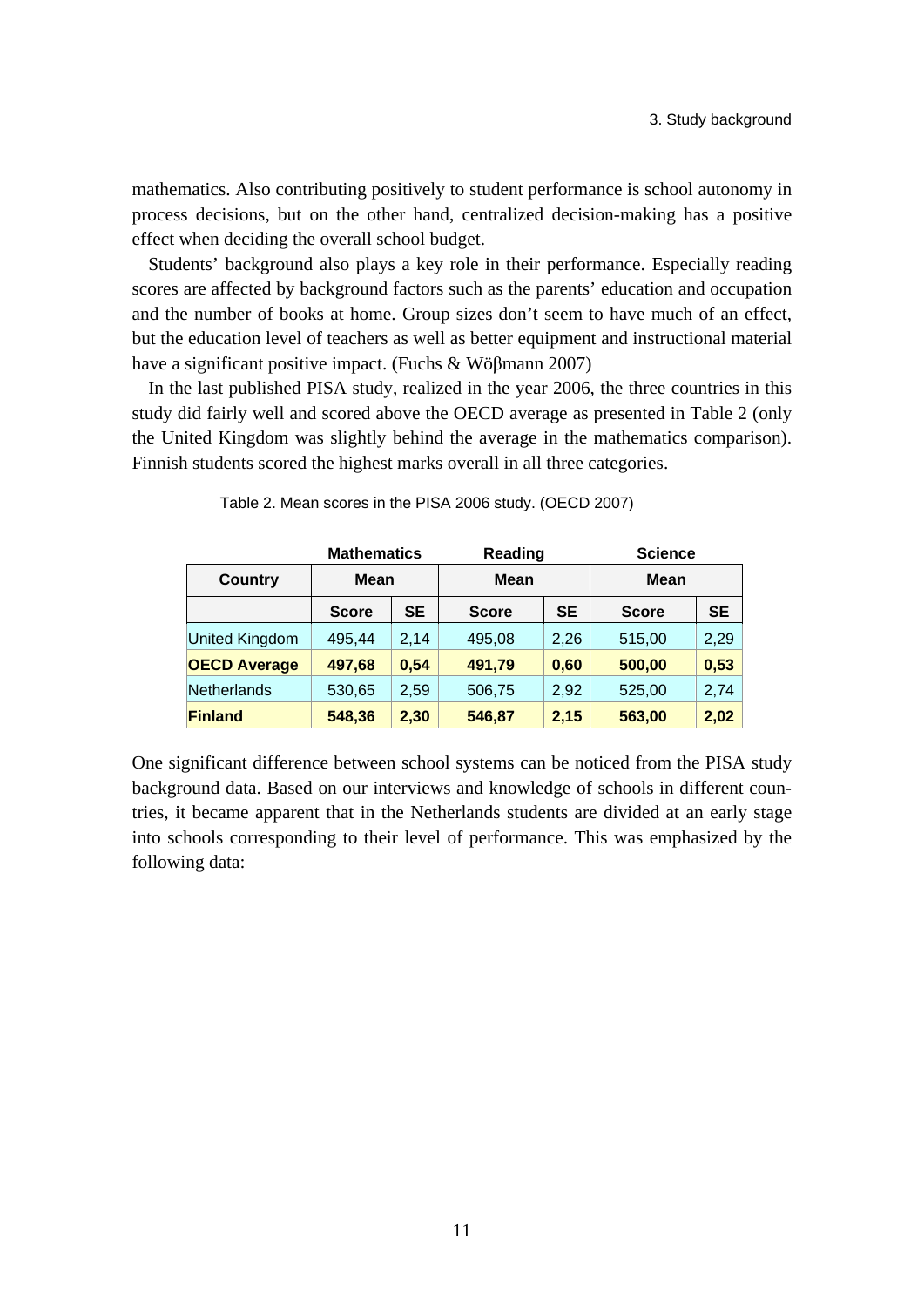#### 3. Study background

| Country     | lin a par-<br><b>ticular</b><br>larea | lacademic<br><b>record</b> | Residence Students' Recommendation Parents'<br>lof feeder schools endorsement | lof the instruc- Idesire for a<br>tional or<br>religious<br>philosophy of<br>the school | <b>Student</b><br>Ineed or<br>special<br>programme | <b>Attendance</b><br>of other<br>family<br><b>Imembers</b><br>lat the<br>school |
|-------------|---------------------------------------|----------------------------|-------------------------------------------------------------------------------|-----------------------------------------------------------------------------------------|----------------------------------------------------|---------------------------------------------------------------------------------|
|             | ℅                                     | %                          | %                                                                             | %                                                                                       | ℅                                                  | %                                                                               |
| Finland     | 75,21                                 | 4.24                       | 2,07                                                                          | 9.91                                                                                    | 16,63                                              | 12,76                                                                           |
| Netherlands | 10,31                                 | 65,33                      | 90,25                                                                         | 19,49                                                                                   | 19,59                                              | 4,46                                                                            |
| UK          | 60,64                                 | 9,83                       | 7,02                                                                          | 12,39                                                                                   | 9,64                                               | 32,55                                                                           |

Table 3. Percentage of students in schools where the principals consider the following statements as a "prerequisite" or a "high priority" for admittance at school. (OECD 2007)

As can be seen from Table 3, student admittance is based mostly on the student's residence in a particular area in Finland and in the UK. In the Netherlands, however, the most weight is on academic records and recommendations.

Finland has prided itself on equality in education: "[…] the introduction of the basic education system is credited with delivering general equity in education in Finland. It has decreased differences in lifetime educational attainment between socioeconomic groups and regions." (Finnish Ministry of Education 2005) It is sometimes argued that this eagerness to make everything equal makes it impossible for gifted students to fully use their abilities. This theme will be apparent in the interviews, when it comes to differentiation in the learning material.

## **3.2 The use of computers and ICT at schools**

Throughout most of Europe, investments in computers and ICT technology are made locally. This means that there is usually no rule that states the number of students per computer or the number of computers a school must have. Rather, these decisions are made by schools themselves or local authorities based on needs and priorities. Only some countries or regions have central recommendations specifying the student/computer ratio. One of these countries is the United Kingdom, where the required ratio depends on the level of education. (Eurydice 2004)

One of the problems with ICT use at school is making solutions and changes permanent. Schools are willing and eager to try out new technologies and gadgets, but in the long run, they tend not to change school policies and traditions too much. Also, schools are not equal: creating and maintaining the infrastructure needed for technology development requires large investments. These decisions are made on a municipality level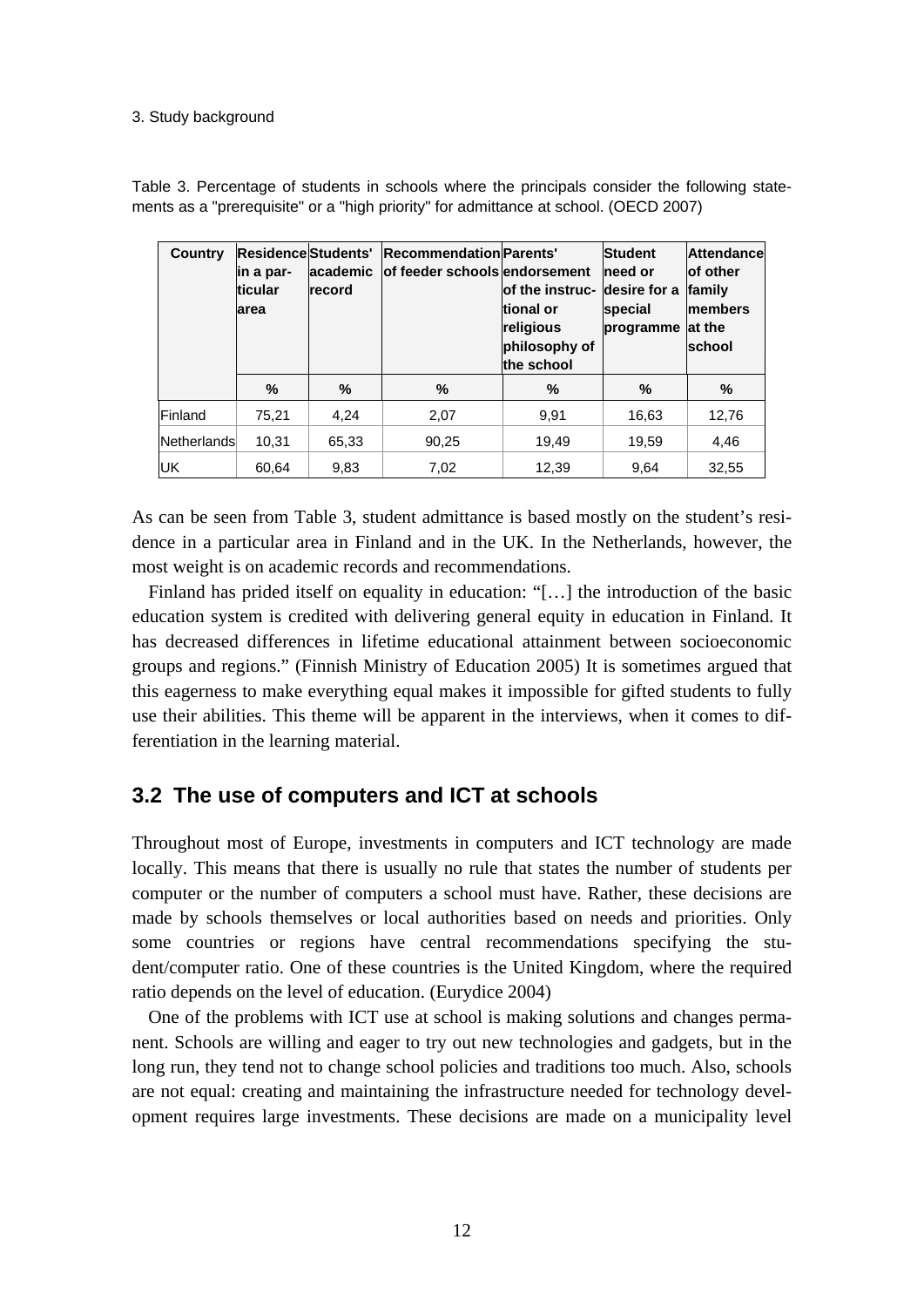and are subject to local politics. This can lead to significant differences between municipalities. (Haaparanta & Tissari 2008)

The best way to use technology in learning is to combine it with the approaches of the new conception of learning. Technology can be fully leveraged in learning situations that focus on project work, subject integration, problem solving and student interaction. Technology is a natural tool for searching, editing and processing information as well as for collaboration. (Haaparanta & Tissari 2008)

The use of technology does not seem to be directly related to the teachers' technological skills. Rather, teachers feel it's more important to see the value and usefulness they get out of using technology in their teaching and in the students' learning. (Haaparanta & Tissari 2008)

The European commission has researched the use of computers at schools throughout Europe as well as the statistics related to them. The following figures in Table 4 are from 2006, so they are quite old for this kind of purpose, but give a trend of the differences between the three countries this study focuses on.

| <b>Country</b> | % of schools<br>with broad-<br>band | Number of<br>computers / 100<br>pupils | % of schools with<br>computers in<br>classrooms |
|----------------|-------------------------------------|----------------------------------------|-------------------------------------------------|
| Finland        | 90                                  | 16.8                                   |                                                 |
| Netherlands    | 92                                  | 21                                     | 92                                              |
| United Kingdom | 75                                  | 19.8                                   | 95                                              |

Table 4. Computers and ICT at schools. (Empirica 2006)

All of the three countries are well above EU25 and EU15 averages.

### Key findings from Finland (Empirica 2006)

Finnish schools have a high percentage of broadband connections, but the use of computers in classes is lower than for the two other countries in this study. Finnish teachers are not among the most active users of ICT in Europe, and Finland is ranked only  $24<sup>th</sup>$ among the European countries when it comes to ICT use in class. Only 7 % of all teachers use ICT in more than half of their lessons.

It's also noteworthy that Finnish teachers are highly sceptical over the benefits of ICT use. 4 % of all teachers but 24 % of the teachers who do not use ICT in their teaching state that they are not convinced of any benefits of ICT use in their teaching. Also, 14 % of all teachers lack interest in using ICT in class.

So, although the technology is in place and often available, Finnish teachers seem to lack motivation and interest to fully use ICT in their daily work.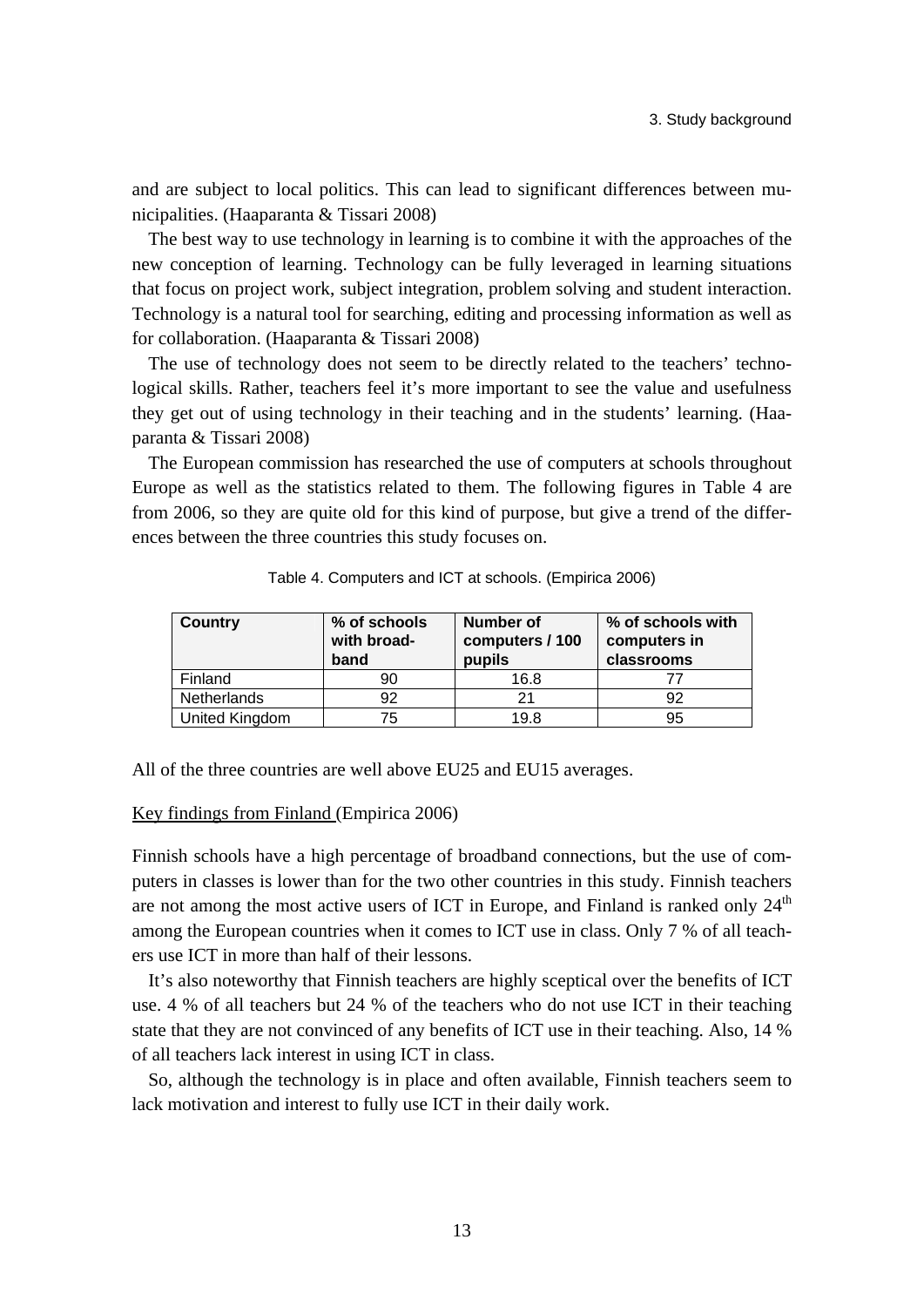#### 3. Study background

### Key findings from the Netherlands (Empirica 2006)

All schools in the Netherlands use computers in their teaching activities, and almost all of them have broadband Internet access. Over half of all teachers, 51 %, use ICT in 10−50 % of their lessons, and 12 % for more than half of their lessons. Only 10 % don't use computers at all.

1 % of all teachers and 10 % of the teachers who do not use ICT lack the conviction for its benefits.

Even in the Netherlands, there is a small motivational problem among teachers, but despite this, the Netherlands rank  $2<sup>nd</sup>$  in Europe when comparing the ICT readiness of teachers.

### Key findings from the United Kingdom (Empirica 2006)

Although the percentage of broadband is quite low, all British schools use computers in education and have Internet access.

The figures for ICT use are high: 96 % of all teachers had used computers in class in the year before the survey. 65 % of teachers use computers for more than a quarter of their lessons, and of these, 21 % use it for more than half of their classes. The UK has the highest percentages for ICT use in Europe.

Almost all teachers, 95 %, are convinced of the benefits of ICT use in education. There are no apparent motivational problems affecting ICT use.

The only area with room for improvement is the amount of broadband Internet connections. Besides that, the survey found no other barriers for successful ICT use in education. It's therefore not surprising that the United Kingdom ranks  $1<sup>st</sup>$  when comparing teachers' ICT readiness and use in Europe.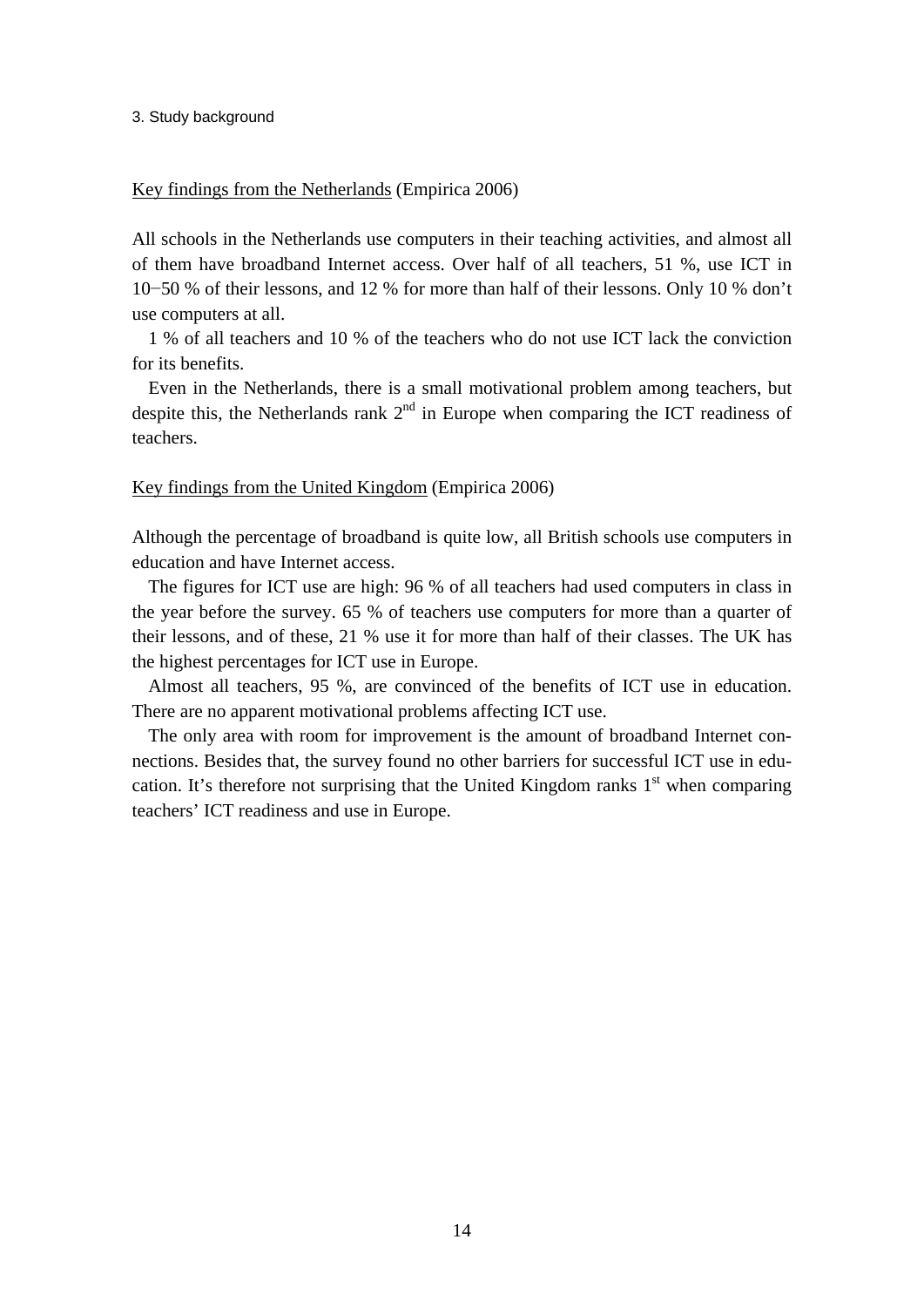Although school systems, ICT investments and decision-making vary from country to country, the interview results here will not be analyzed on a country level. Quotes from the interviewees along with their nationality will be used to underline similarities and differences across the field.

## **4.1 The role of the book**

## **4.1.1 The changing school book**

In most schools, books are still very much involved in the daily learning process, and this has been the case for a very long time. This doesn't necessarily mean that although books have been around for centuries, they have remained stagnant and stable throughout the years. On the contrary, many teachers feel school books have evolved significantly during their careers.

*"I feel they [books] have evolved immensely quality-wise […] In the beginning of the basic education school system, the quality and contents of books were very varied, they felt very quickly made. Now they are very well-thought-out and very carefully made."* 

*Teacher, Finland* 

*"So that it's more illustrative, when the child doesn't understand what he's reading but can see in the picture that "ok, there's that". […] there are more illustrative pictures."* 

*Teacher, Finland* 

*"They use colour now. They didn't use colour when I started teaching." Teacher, UK*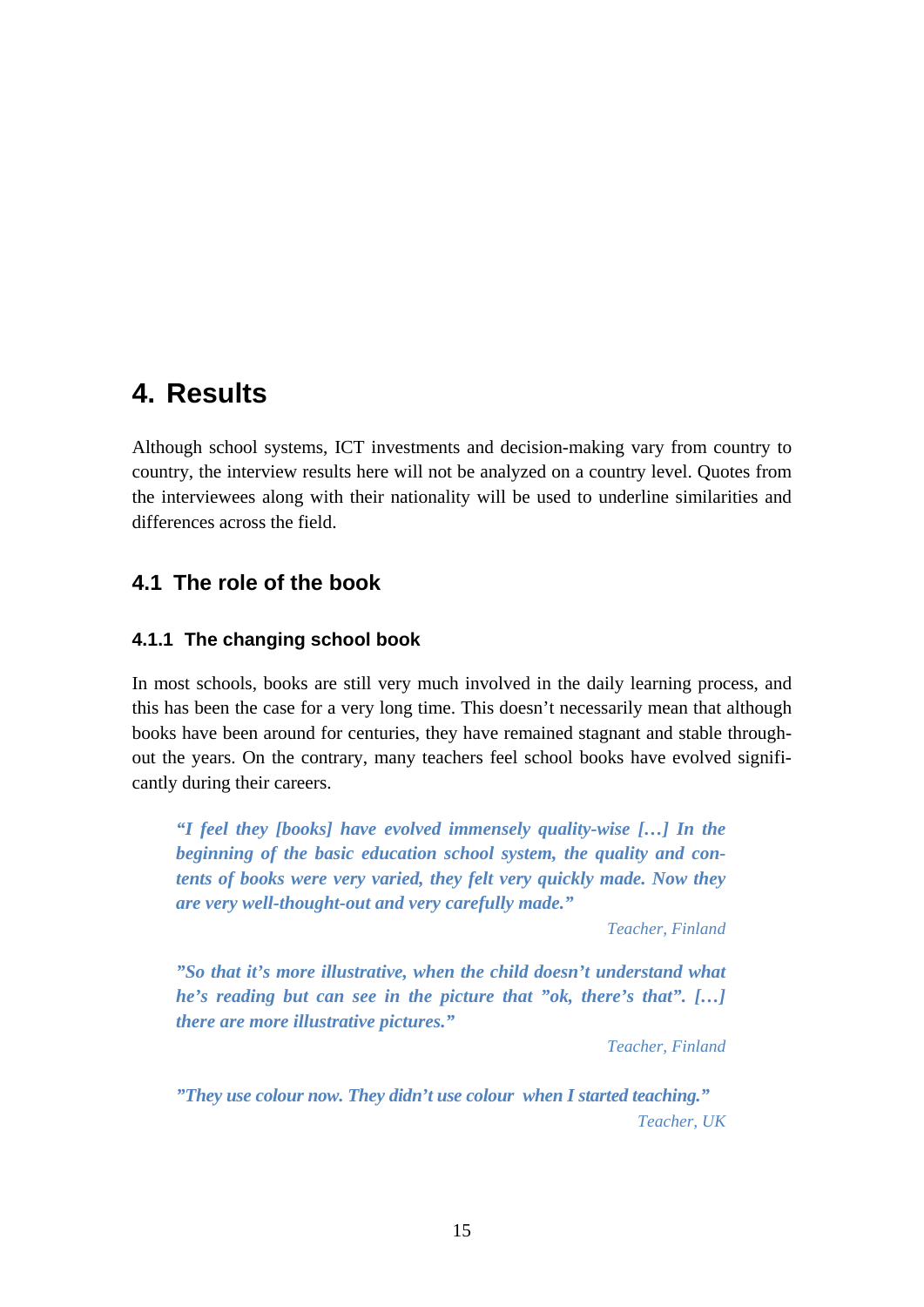*"Books are more attractive, they are abundantly illustrated." Teacher, Netherlands* 

However, in some cases the sprucing up of books has perhaps gone too far, as the main focus of some books can sometimes shift from education to entertainment. One Finnish teacher recalled a mathematics book for elementary school children that had colour backgrounds − which had to be reverted back to basic white in the next edition, because the books started being a bit too over-the-top.

*"They [books] have been criticized a bit for being too entertaining." Teacher, Finland* 

Colour and pictures aren't the only things that have changed in the school book world. It is possible to spice up the book by adding new dimensions and approaches. Even when there is no direct technical link to interactive or multimedia content, students are given the possibility to explore additional material outside the traditional framework.

*"There are some good textbooks out there that ask some really interesting questions and throw some really good activities as well and are funky and new and modern and what have you..."* 

*Teacher, UK* 

*"But what has changed also in the books is that there are a lot more support materials as well, also to make education more attractive." Teacher, Netherlands* 

*"Many books also refer to websites that you can check out with children. And what I just indicated… DVDs are included. CD ROMs with interactive options are included and things like that. So a lot more links are created between what you can get from a book and what you in fact can get into that school via multimedia as well."* 

*Teacher, Netherlands* 

The book still has a central role at schools.

*"We couldn't do without it." Teacher, Finland*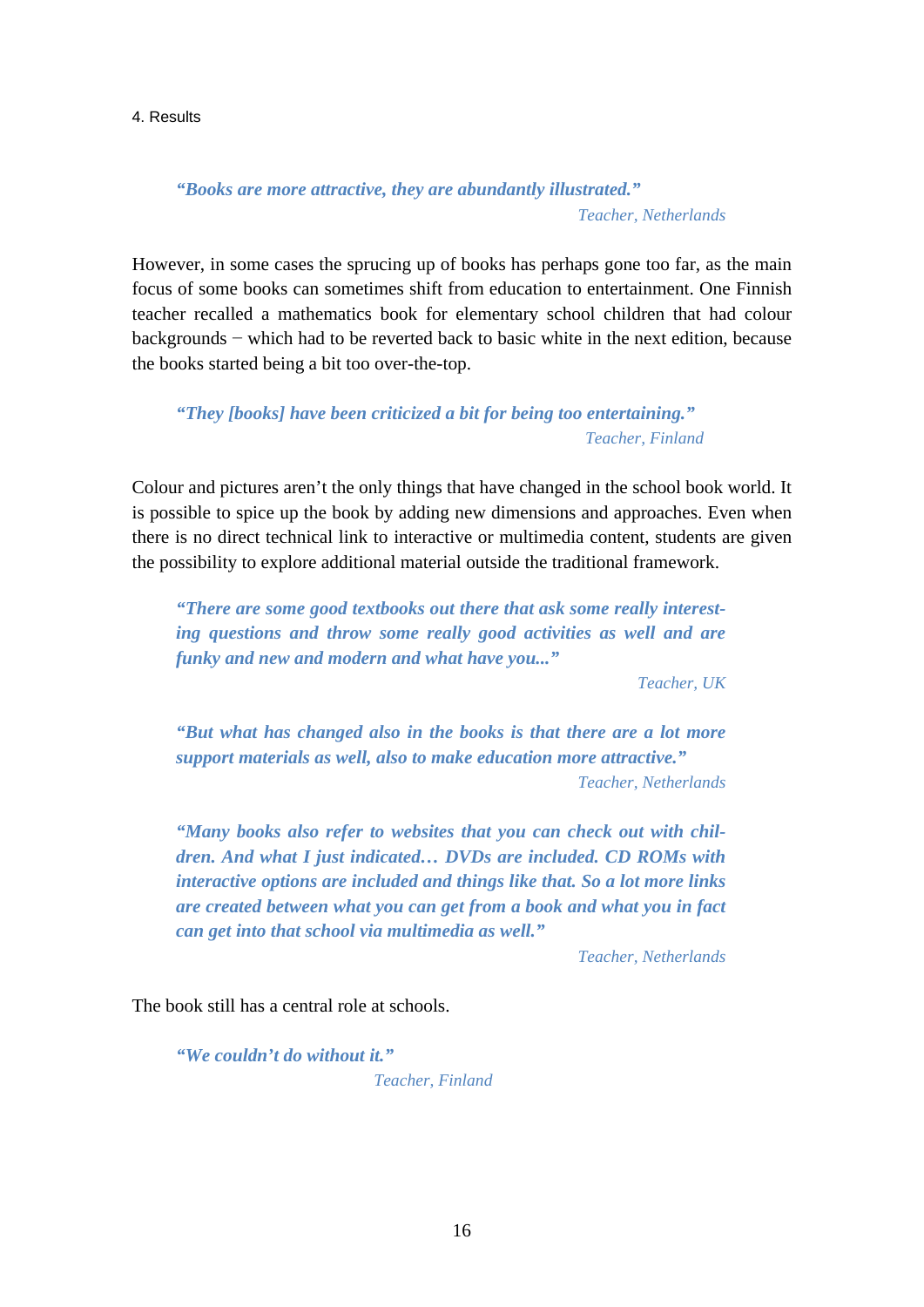## **4.1.2 The advantages of books**

Books aren't still in use just because of nostalgia or because there are no alternatives. They have indisputable strengths that currently can't be attained through any other medium. Books are stable − and although their inability to modify content can be seen also as a disadvantage, in the learning process it's often also a strength. You can be sure you will find the same information in the same place it was before, which makes revising easier. Online, information can sometimes disappear suddenly or be out of reach when you need it.

*"The user interface of a book is easy, because it's mechanically simple."* 

*Publisher, Finland* 

*"The book is a much more superior interface. The reason for this is, it's an interface which has been proven for centuries, and the book has… the form has remained unchanged. […]It is a very efficient interface to browse for information."* 

*eBook designer, UK* 

*"It's a very democratic media in that it can be used by anybody." Publisher, Finland* 

*"It is trustworthy." Publisher, Finland* 

*"I think, first of all these obvious advantages of a book which is its robustness, for example, its durability, its ease of use and so on, and there is the emotional factor."* 

*eBook designer, UK* 

Some book characteristics make them especially strong in the fields of teaching and learning.

*"When you're reading a book you go into a subject more deeply because you're having to think, and I think when you read, the actual physical process of internalising the words and so on helps the child to understand better rather than simply to be able to gather facts. So, I think the book develops thinking skills in a way that the ICT might not."* 

*Teacher, UK*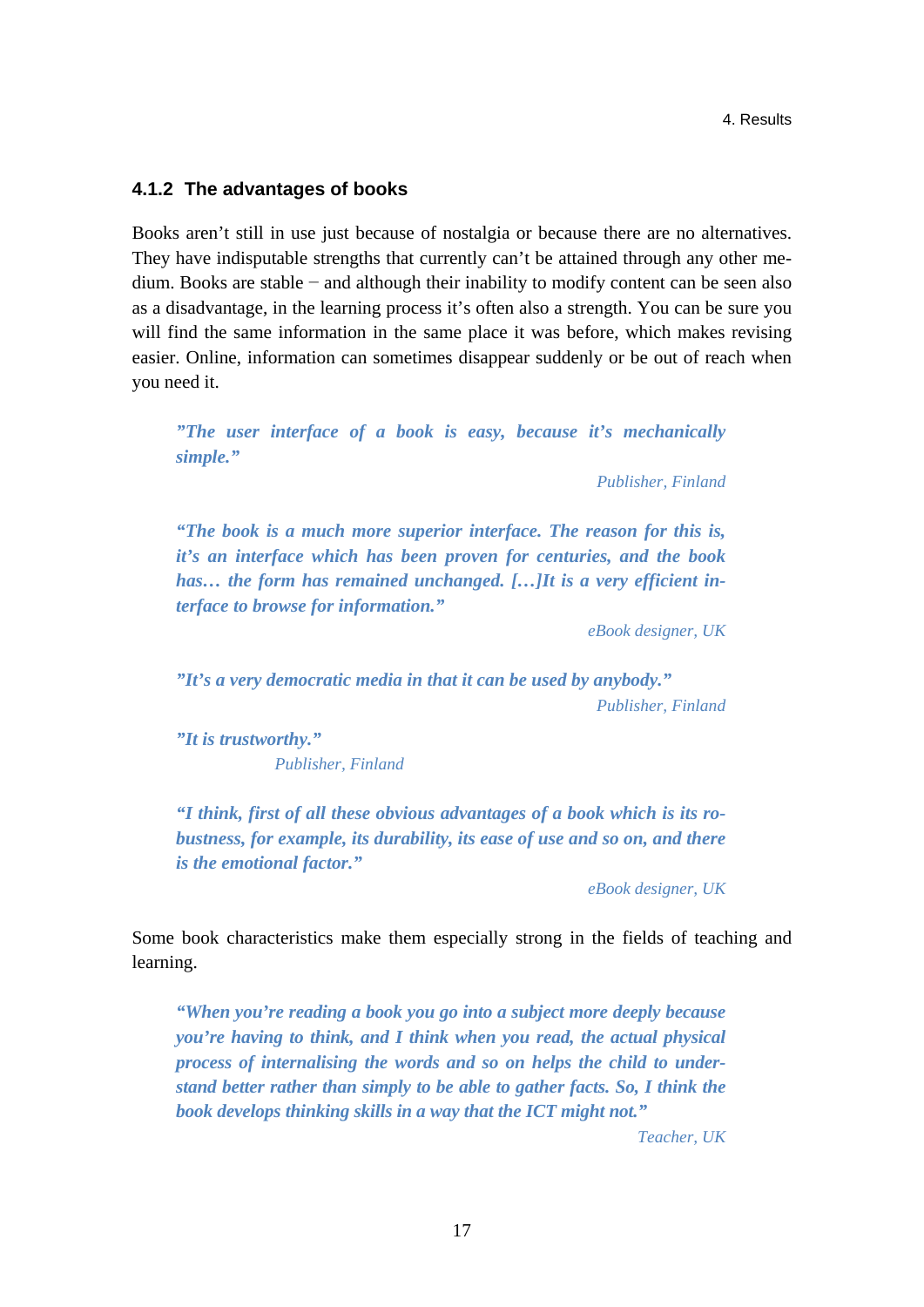*"We will continue to use books. That is related to mental models. People who feel that knowledge can only come from books."* 

*Teacher, Netherlands* 

*"The books themselves can trigger, you know, banks of memory which you thought you'd lost, go back to that…"* 

*Teacher, UK* 

Of course, the readiness to use ICT in teaching varies greatly by subject matter. One of the interviewees in the UK was an ICT teacher, and it's obvious there's little room or even need for books in that area, as it's mostly hands-on learning. However, hands-on learning of a different kind is needed with certain school subjects. In some cases it's important to write things down by hand to learn. Textual subjects, such as languages, are usually learned through textual media. For foreign languages additional audiovisual resources are certainly needed to help with for instance pronunciation, but text plays a very important role.

*"Writing by hand is an important skill, not just because you learn to produce text but also because it has a motoric effect, how it affects your nervous system […], it has other benefits you don't even think about on a superficial level."* 

*Publisher, Finland* 

*"At the moment you also keep the writing up. At some point you can of course write on such a board, but it is a skill as well to be able to write with pen on paper. Because that is still something you need."* 

*Teacher, Netherlands* 

*"You'd have to at least maintain the work by hand. However electric things become, doing things by hand shouldn't disappear altogether, because it's such a good and important route to the human brain. Children have different learning styles through which they learn, but at least in elementary school I always value learning through the hand." Teacher, Finland* 

Some situations and certain students may require a specific approach to learning material. While computers might help some to overcome their personal boundaries, for some students the same effect can be achieved only with a book. Books allow a more focused approach on certain topics.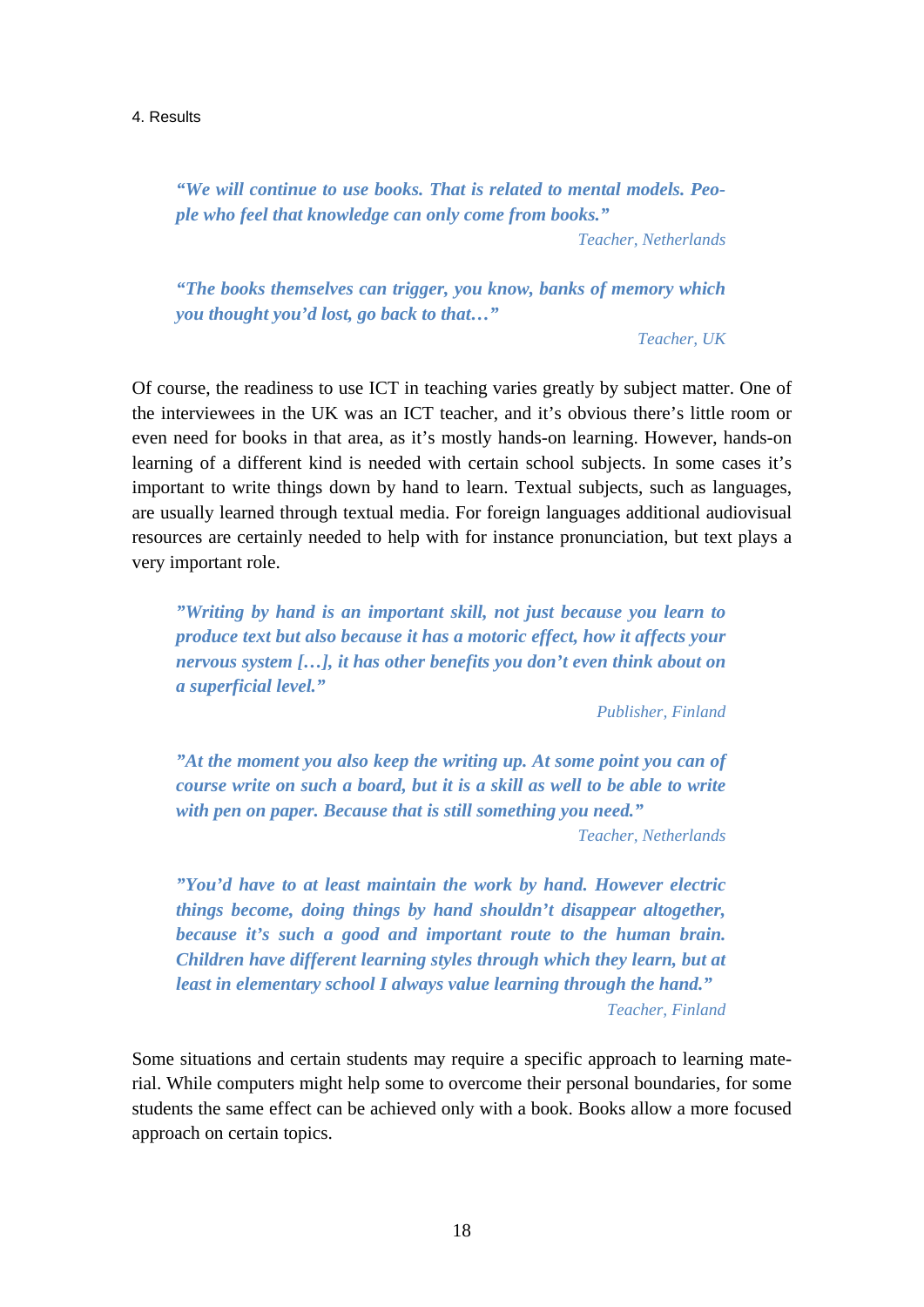*"My students need the book, and especially a workbook that will be completed all the time on the side."* 

*Special education teacher, Finland* 

*"They are very useful if you're not there and you need to set work, or if you need a particular lesson that's done very well in a particular book." Teacher, UK* 

*"Things for which you need the book to help them focus and, or go back over a particular topic. So yes, the book is still there within the lesson."* 

*Teacher, UK* 

*"What's good about a book compared to the Internet is that irrelevant things have been filtered out. So you can focus on what's important." Teacher, Finland* 

Even in ICT teaching books can be used to focus and emphasize certain topics.

*"I've got the texts there, but in fact, the times that the children find them most useful is if they are learning skills, if they are going back to skills-based texts, and it can be useful if you make sure that you do have some ICT lessons which are not computer based so that they're using the book to understand the wider implications of ICT ethics and so on, and the textbook can act as a useful focus for that because as you know with ICT, there is a danger to go off laterally and lack focus."* 

*Teacher, UK* 

Multitasking is a basic computer feature that allows you to perform several tasks at once. Sometimes this can lead to difficulties in learning situations, because for instance accessing information in several applications can be cumbersome. This is often easier to do with printed material.

*"I find that students often have problems with being able to read the information that they need from one place and then do that with something else."* 

*Teacher, UK* 

Technology creates its own challenges, because skill levels vary from person to person among both students and teachers. Student problems quickly become teacher problems.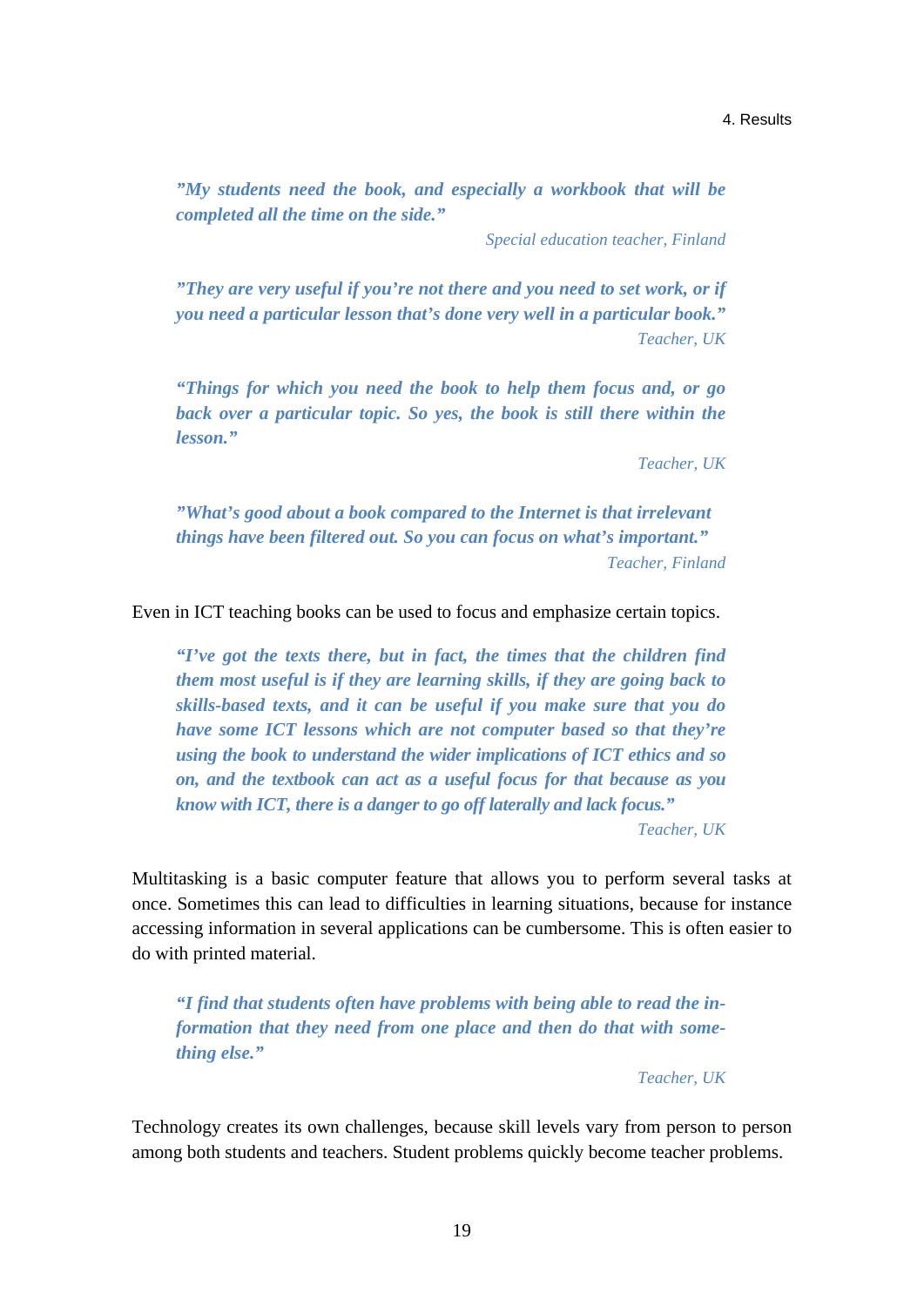*"Because it gives much more space for differentiation you are dealing with 30 individual problems."* 

*Teacher, UK* 

*"It creates a calm atmosphere and is more reliable than ICT, you al*ways have to wait whether it all works well and if it doesn't work then it *can be an excuse for a pupil."* 

*Teacher, Netherlands* 

*"They have to be selective, they have themselves to be critical, and to teach that level of critical thinking is difficult, and it's probably beyond the less able pupil."* 

*Teacher, UK* 

*"It's hard to make faultless operating systems or technical gadgets." Publisher, Finland* 

*"One challenge is that it would be too much to assume that elementary school students could define by themselves what information they need." Publisher, Finland* 

Some teachers might be reluctant to start using new systems because they fear their own skill level is not up to par. Finding appropriate material and keeping students focused can sometimes be challenging and time-consuming when compared to traditional bookbased school work. In some cases, it can also feel like technology is taking centre-stage and stealing focus off what's really important: what is being taught.

*"What's the acceptable risk? Having taught geography for a long time, that's, you know, it's, you're sat at a desk with a textbook or using something on a screen or watching a video or what have you. It's much more controllable in terms of keeping kids on tasks. Less hard work as well. A lot less hard work."* 

*Teacher, UK* 

*"It is timesaving, but teachers must acquire a lot of skill now." Teacher, Netherlands*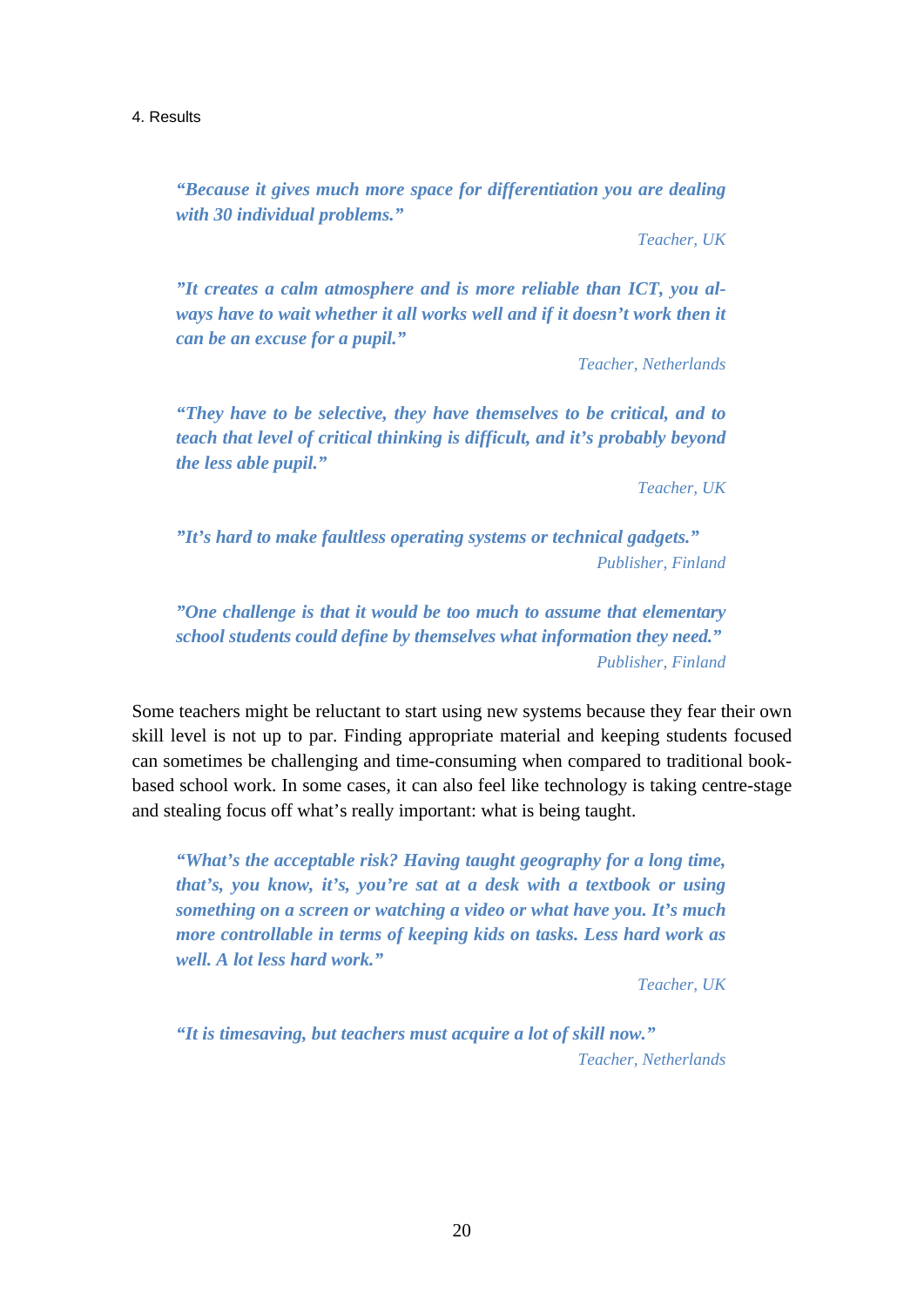*"I think that it is also about getting used to it, because it also requires different skills again. If you want to have easy accessibility to the same knowledge as in a book, but on a computer, then that requires a large number of other skills to get access to that."* 

*Teacher, Netherlands* 

*[Interviewer: It's also challenging the teacher basically... it's an extra requirement instead of just knowing how to teach from a book, now suddenly you all have to be IT gurus, to a certain extent.] "Yes, which they might not all really be very interested in because they just wanted to be teachers."* 

*Teacher, UK* 

*"If you're thinking about rolling it out everywhere across-the-board you've also got a skills shortage to think of as well. There are some subject areas in the school that don't want anything to do with IT, and that's largely because the teachers in those departments don't feel very confident and comfortable with using it in a lesson."* 

*Teacher, UK* 

*"Teachers' willingness to accept any other material than print varies enormously."* 

*Publisher, Finland* 

In unexpected situations, like power failures, you can still count on at least the book to work. One school experienced a very difficult situation: their computer class was damaged in a fire and the equipment was destroyed.

## *"Yes, this year would have been a complete catastrophe without a book." Teacher, Finland*

The use of computers is sometimes justified by the variety they can offer. Sometimes book use is motivated by the very same principle. New technologies can create new worries for the effects they may have.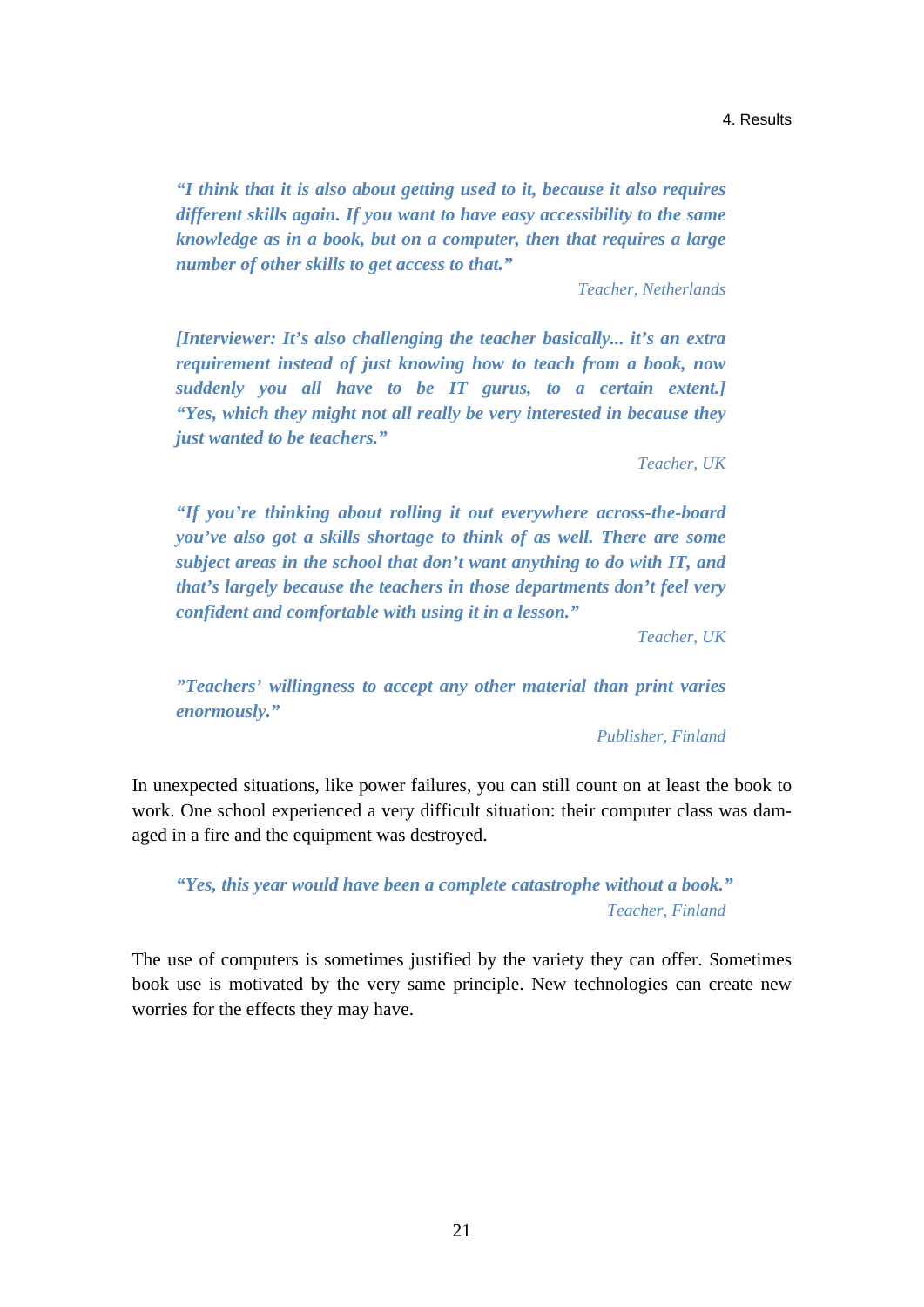*"When they are at home, they can spend huge amounts of time in front of the computer anyway, and they have a TV or computer screen in front of their eyes all the time, so it would feel bad to give that as homework on top of all that. For that reason you much rather give a book so that they will use their hands." Teacher, Finland* 

*"Even nowadays I try to arrange my teaching so that they wouldn't sit at their desks the whole time. If that [computer] ties students to their desks even more tightly, it's a disadvantage."* 

*Teacher, Finland* 

*"I think the effect [of wireless technology] on health is one of the essential things that would have to be researched."* 

*Teacher, Finland* 

Although using computers can be attractive to children, books and paper aren't losing their appeal just yet – they are not appreciated only by older people who have grown up with them. Even children of the digital age value books and paper very much in certain situations.

*"The children, they like the book. They still like to have the book, particularly if we are going away from fact to fiction."* 

*Teacher, UK* 

*"They do like to have the paper copy; they like to print out something they have done. Children are never satisfied just to have done something and have it stored on the computer. […] They want to feel it; it's got to be tactile. […] They feel it's got more validity."* 

*Teacher, UK* 

*"It's not the same thing as an icon on the screen as having it printed somewhere. It has a very different value, and I think we forget that objects, we develop an emotional attachment to objects, which we love and want to keep."* 

*eBook designer, UK* 

*"So, in terms of factual knowledge, finding things out, the Internet tends to be used more than books, but in terms of reading and reading enjoyment, the book is still there very much."* 

*Teacher, UK*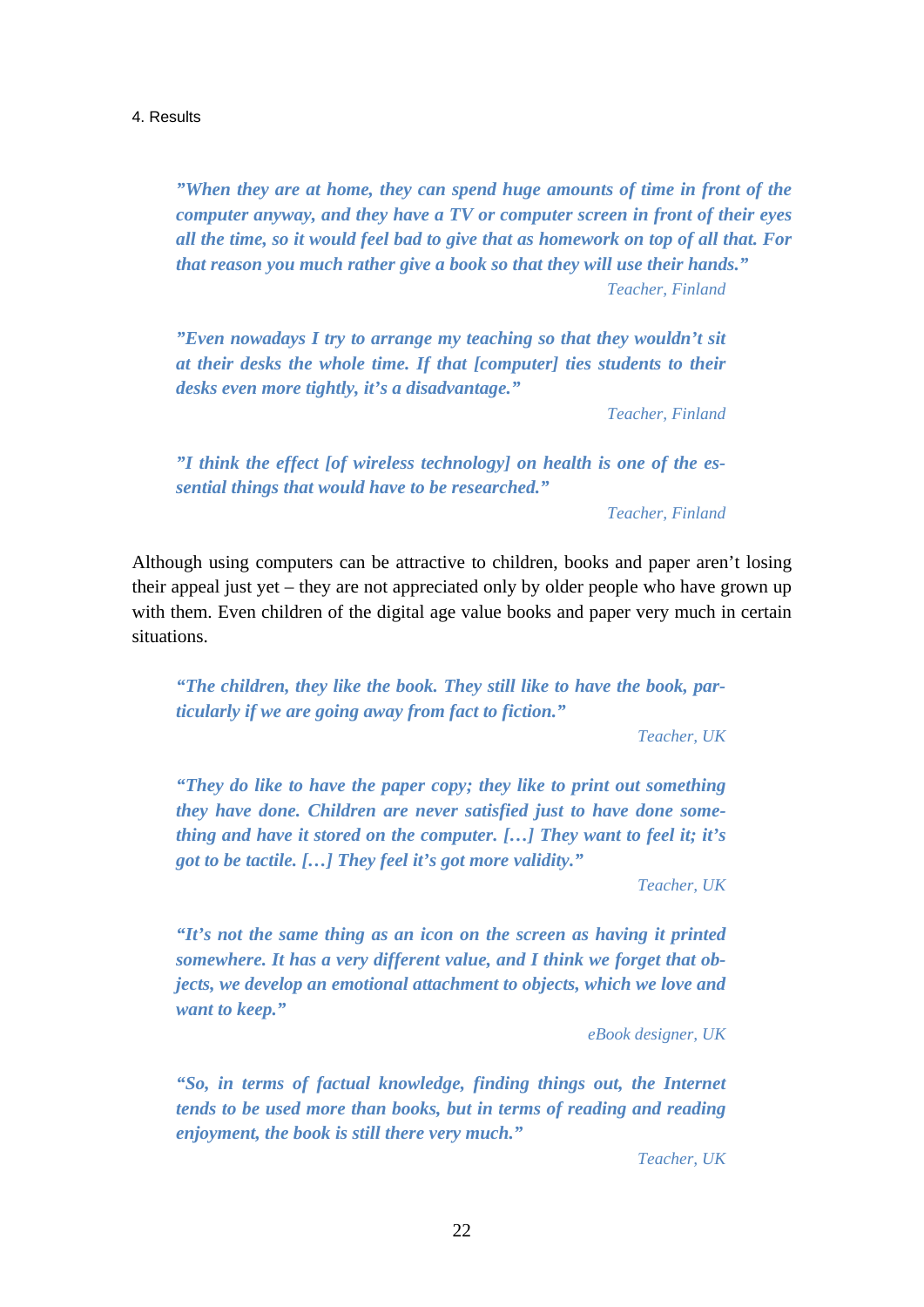School books are not just learning material; they are the source of income for their publishers. Although the Internet is often viewed as being "free", there is a lot of worthless or even erroneous material online and not all quality content is available without a charge. For school books, material and knowledge is filtered and presented in an appealing form. Producing valuable content has to be attractive also to those producing it.

*"When you digitalise and provide to the student market then you know for sure… you will never sell another book. I do understand. And of course for a long time they had a point in saying 'as long as it doesn't contain protection, I am out!'"* 

*eBook designer, Netherlands* 

*"There has to be a possibility to produce high-class material. Or put it this way: somebody has to be able to earn by producing material." Publisher, Finland* 

*"When I have talked with colleagues from other countries, they have been wondering about the way that in Finland the state doesn't approve school books, but there's free competition. They have been asking how the teachers are supposed to be able to choose their material themselves. When you think about the future, with different electronic material, it's interesting to see how things are going to go in countries where traditional books need an approval from the ministry of education, the national board of education or an instance like that. So will there be an approval procedure for electronic material or will it become like a wild path where the teacher can choose what to use."* 

*Publisher, Finland* 

*"There's still a lot of material on the net that you can't be bothered to read, because it's just text, text, text."* 

*Teacher, Finland* 

### **4.1.3 The disadvantages of books**

It is obvious that ICT has come to stay, and learning material is becoming available in a variety of forms and through different media. In many cases, computers can be leveraged more efficiently for a specific purpose. Books have their strengths, but also their obvious shortcomings and weaknesses.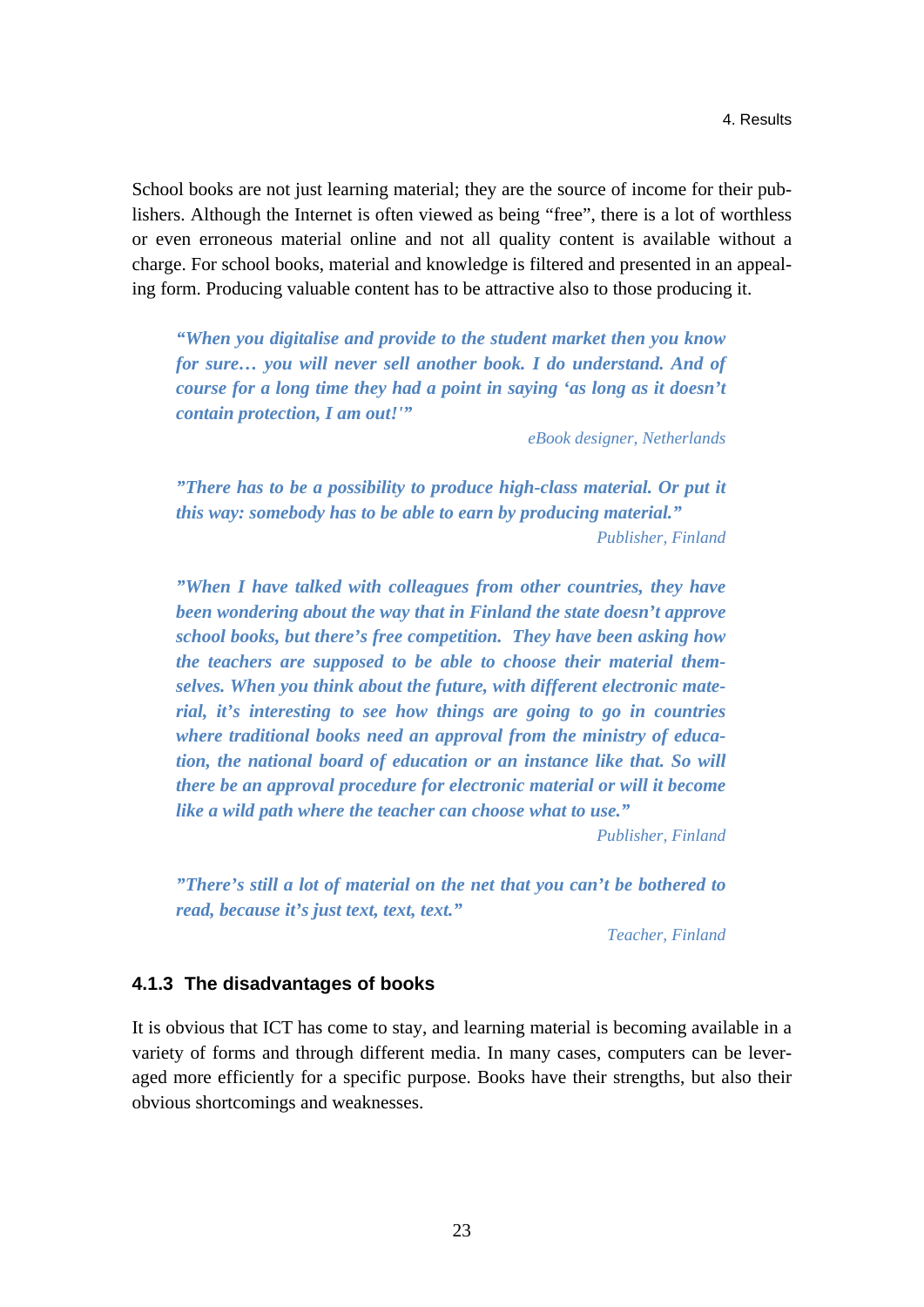*"A book is so fixed." Teacher, Netherlands* 

*"So, what's bad is that they get out of date very quickly… so within two or three years, a book will tend to be out of date, particularly in a subject like geography or in IT as well, perhaps less so in something like maths… where perhaps the same content would still be applicable because of the nature of the subject. They're expensive, you need to replace them…" Teacher, UK* 

*"I guess another issue is because of the nature of the medium they tend not to last very long as well, if they're being used…"* 

*Teacher, UK* 

As a side note, it is of course disputable whether books are really more prone to being destroyed than electronic equipment.

*"If you put electronics in book covers and if that book doesn't stay at school but is carried around by the student, it sounds like it's not going to last very long."* 

#### *Publisher, Finland*

The benefits of the Internet are its vastness and the almost limitless amounts of information it contains. Some things are impossible to have in a book. Often Internet is used in addition to more traditional learning material, to get that extra bit of information or to liven up a topic. Printed information can't be updated easily, and in some subjects school books age quickly.

*"On the net you can find material that the book can't have, such as the map teacher can have the map of this area on Google on the screen and then you can look for your own house."* 

*Teacher, Finland* 

*"The textbooks are static whereas the web is dynamic and, you know, a rapidly changing time, and obviously we can update these like the books, in fact the books become obsolete."* 

*Teacher, UK*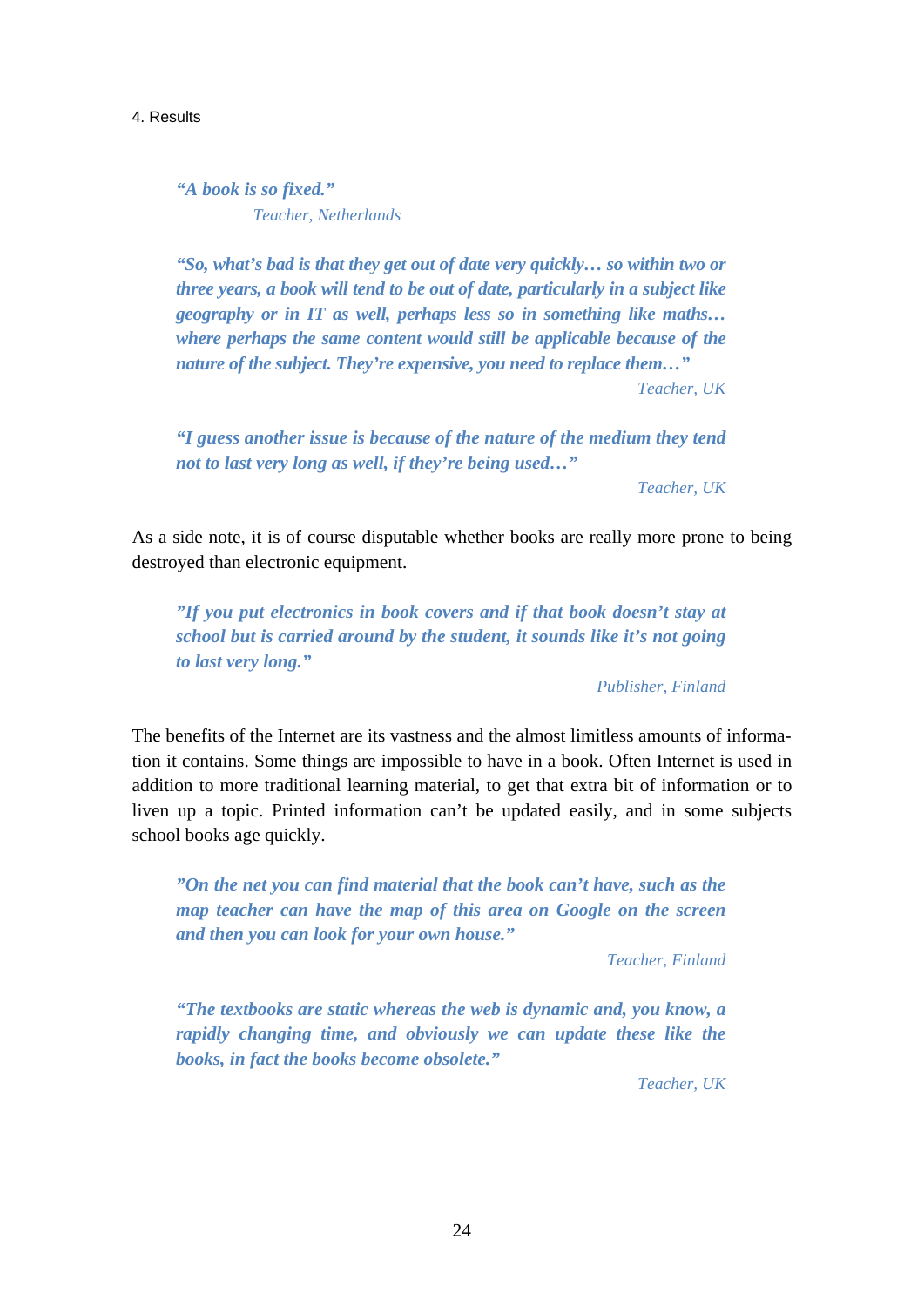*"One of the disadvantages is that information ages rapidly and is overtaken by new information. And such a school book must last for ten years before it is written off."* 

*Teacher, Netherlands* 

*"We have already experienced a few times that there were mistakes in the book and I find that a real shame. But you cannot do anything but write in them yourself to correct it."* 

*Teacher, Netherlands* 

Some subjects benefit from the more illustrative approach that is possible to achieve with computers. Simulations, step-by-step instructions and visualized transformations are among topics that can be a whole lot clearer when viewed on a computer.

*"When in science classes you do lab tests and not everybody has understood physical phenomena, you could read and tell and write forever about them, but then when you can try and do things yourself, the book is not necessarily the best medium."* 

*Publisher, Finland* 

*"The subject doesn't really lend itself to textbooks because it's all interactive anyway so it therefore makes sense to have teaching and learning resources that are based on the same media."* 

*Teacher, UK* 

*"Well, for example in natural science, you see that a lot more tests are simulated, simulation tests... which you of course cannot find in a book."* 

*Teacher, Netherlands* 

Today, most computer-based learning is done at school. Students might have access to material online from their home, but that is often not required as not everybody has a computer or an Internet connection. The material that is available might be something extra on top of what is being required from the student. In some cases, students have access to the same material that is used at school, but they won't be connected to the school network from their home and can't thus submit their work from home. Books on the other hand are usually carried along between school and home, and there are some downsides to this.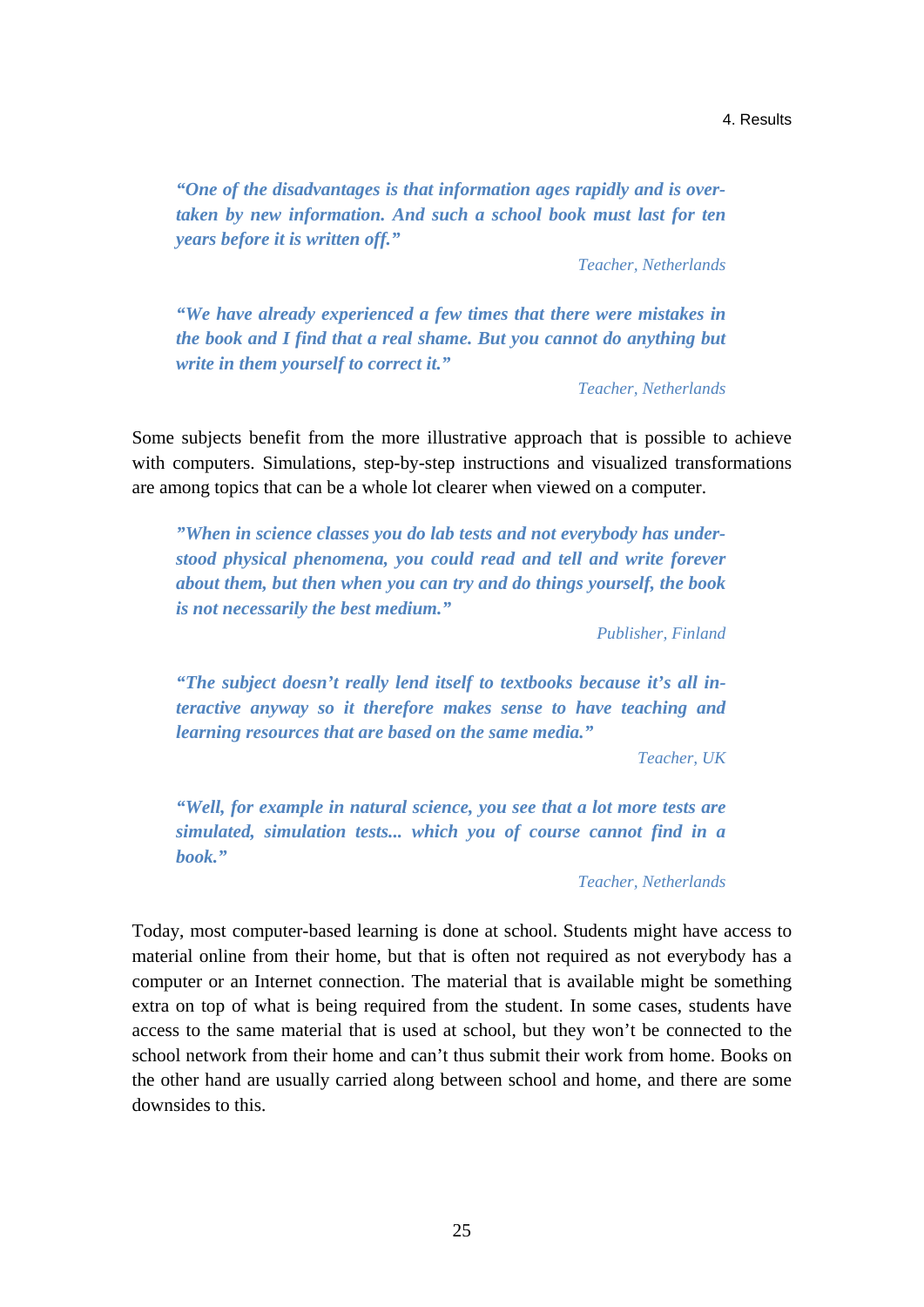*"One disadvantage [of books] is that students easily forget them at school or at home. So when they get homework, their book is missing." Teacher, Finland* 

*"Just purely in terms of management of books is a difficult thing, I mean, if you, as I said with children, if they have textbooks at home, I mean how do you issue them, how do you take them home, how do you look after them, how do you get them back. Costs are high, relative to, you know, web-based materials."* 

*Teacher, UK* 

Different learning methods require different tools. Project- or problem-based learning, where students are given a problem to solve on their own, is becoming increasingly popular. For this kind of work, computers are often used. Although information can be gathered also from books and libraries, it is often easier to try to find the required information all in the same place. Computer work is often more independent and gives more responsibility to the students as well.

*"One, the breaking down of the conventional classroom; two, the individualisation of learning, children working at their own pace, the ICT having a central role in that because it's virtually impossible to do that just with texts. It takes a lot of management to do that whereas the computer can take out a lot of the management role. In terms of the assessment of the children's work, the computer can make significant impacts on that and that assessment is a useful assessment for teachers."* 

*Teacher, UK* 

*"It's about involving the learner in the process, which maybe traditional textbooks weren't that successful at."* 

*Teacher, UK* 

*"What is very popular is project-related education, or theme-related education or problem-related education."* 

*Teacher, Netherlands* 

*"The best thing about this method is that you hold the pupil responsible for his or her own learning process."* 

*Teacher, Netherlands*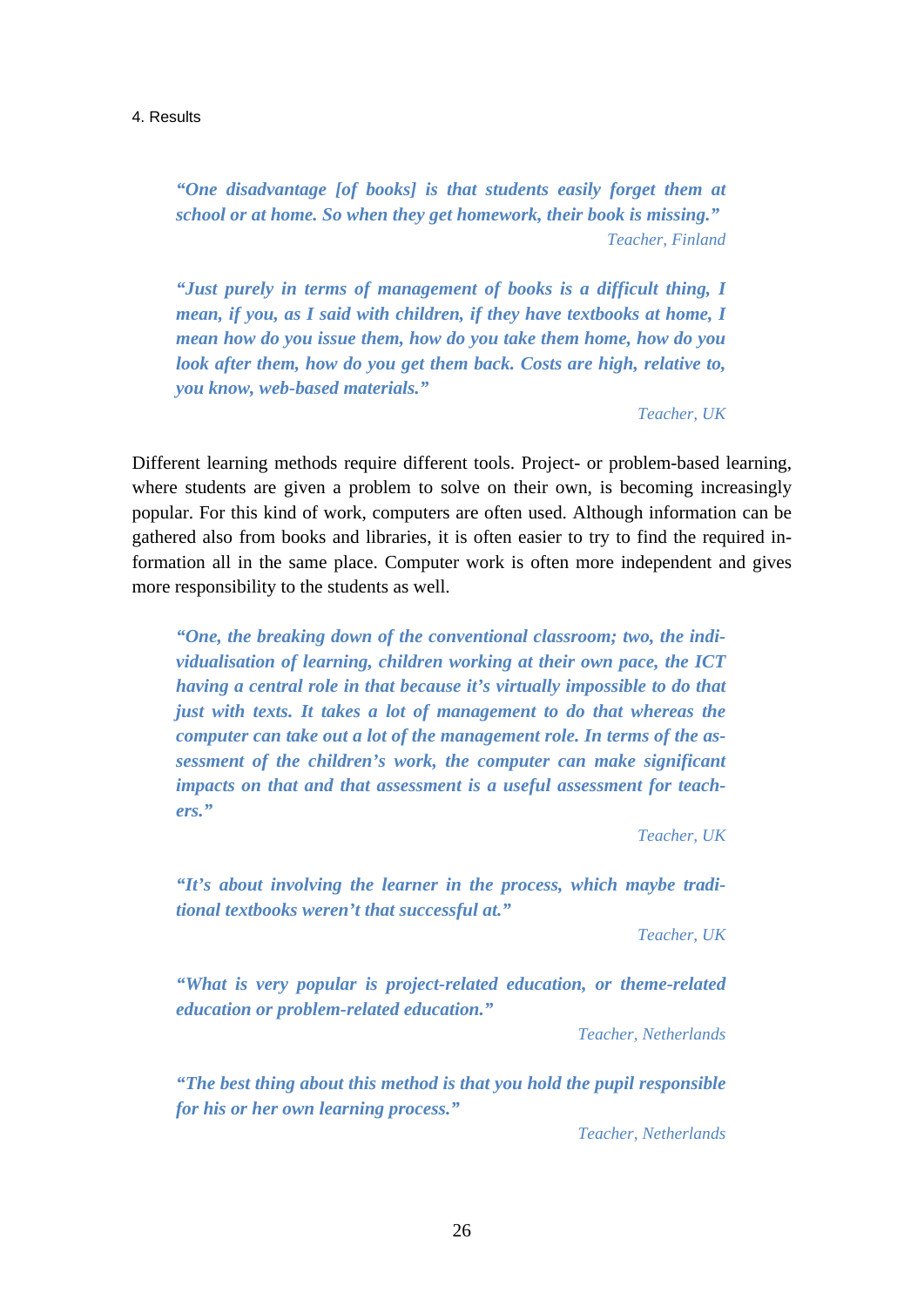The book is limited also because it has to be of a size that can be carried by the child. Often children have several books to carry, so there's little room for any extra material in a given school book.

*"For me one disadvantage is that when the exercise book is done, what then?"* 

*Teacher, Finland* 

*"We've got five or six different sorts of textbooks upstairs, which each of them do certain things very well, but none of them really do everything very well, which I suppose is a problem as well."* 

*Teacher, UK* 

When doing exercises in books, students don't get any feedback on how they are doing. Sometimes homework is checked, but often only by giving the right answers, and it's up to the student to correct their own mistakes based on an example. There's no instant feedback and often no possibility to think again about the correct solution if you think you got it right the first time. Computers give new opportunities to follow how students are performing in real time.

*"You don't get instant feedback or other confirmation whether you got it right from a book, a work book or a CD-ROM [if you have a CD-ROM for listening or viewing a movie]. But when you have an interactive device, the machine will react. […] Another thing is following the progress of learning."* 

*Publisher, Finland* 

*"I think certainly with access to technology in schools becoming more prevalent, you are going to end up with a move away from traditional paper-based textbooks as we've known them and it's going to be more online content, more interactive content... benefits of that are that students can work through an activity online, give an assessment and get instant feedback from it."* 

*Teacher, UK* 

*"So every pupil is going through the material at his or her own pace and will then at some point work on a test. By means of a WinTest, everything is computerized."* 

*Teacher, Netherlands*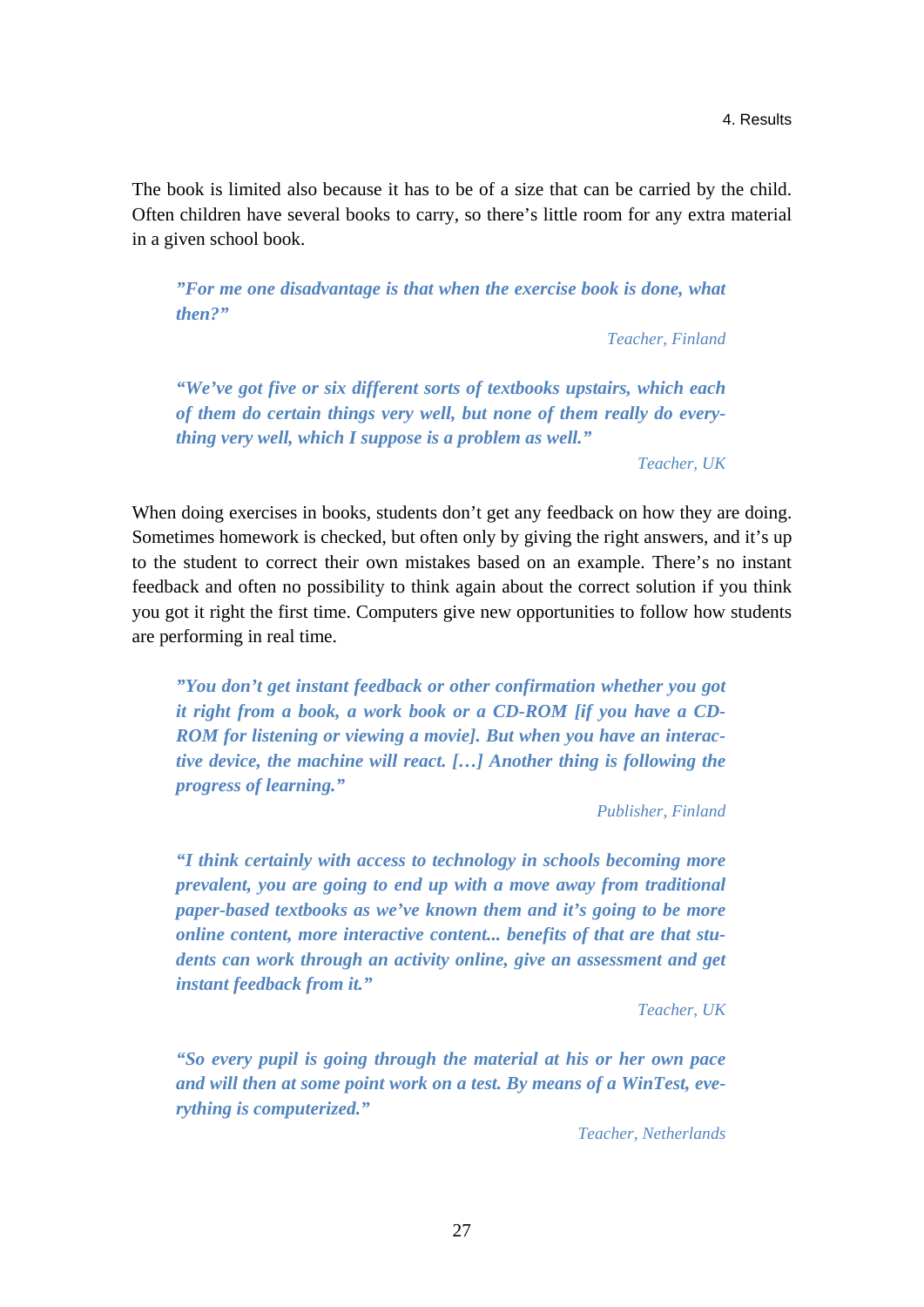*"Nowadays you do have a lot of good programs and you can see exactly what they are doing. You can find everything. And then you can also see what problems they have."* 

*Teacher, Netherlands* 

Computers can be more attractive to children and add spice to traditional learning. They are not just used because they need to be used to follow a set policy. The use of computers and the Internet have to benefit the learning process somehow and bring something extra to the school work.

*"The computer must make a different learning process possible." Teacher, Netherlands* 

*"I think that it can anyway be a lot more motivating for pupils than a book. Because you can make the subject matter a lot more attractive with moving images with sound."* 

*Teacher, Netherlands* 

*"You don't get variety necessarily as well, when you rely on a textbook, everything is… can be very much the same."* 

*Teacher, UK* 

*"A side aspect is entertainment but it's a lot more interactive."* 

*Teacher, UK* 

*"The variation that you can then bring in, that is the great strength of a computer in my opinion."* 

*Teacher, Netherlands* 

*"It creates a lot of agitation. Pupils who are excluded here at the school, pupils who disturb lessons because they cannot be captivated by a book, that is big. So there just has to be something else in the future." Teacher, Netherlands* 

*"With a computer they are working far more focused."* 

*Teacher, Netherlands* 

Differentiation is a topic that was discussed in almost all of the interviews. There were differences in the approach, however: some were worried about children falling behind their peers, others were willing to offer new challenges for the quicker students. Books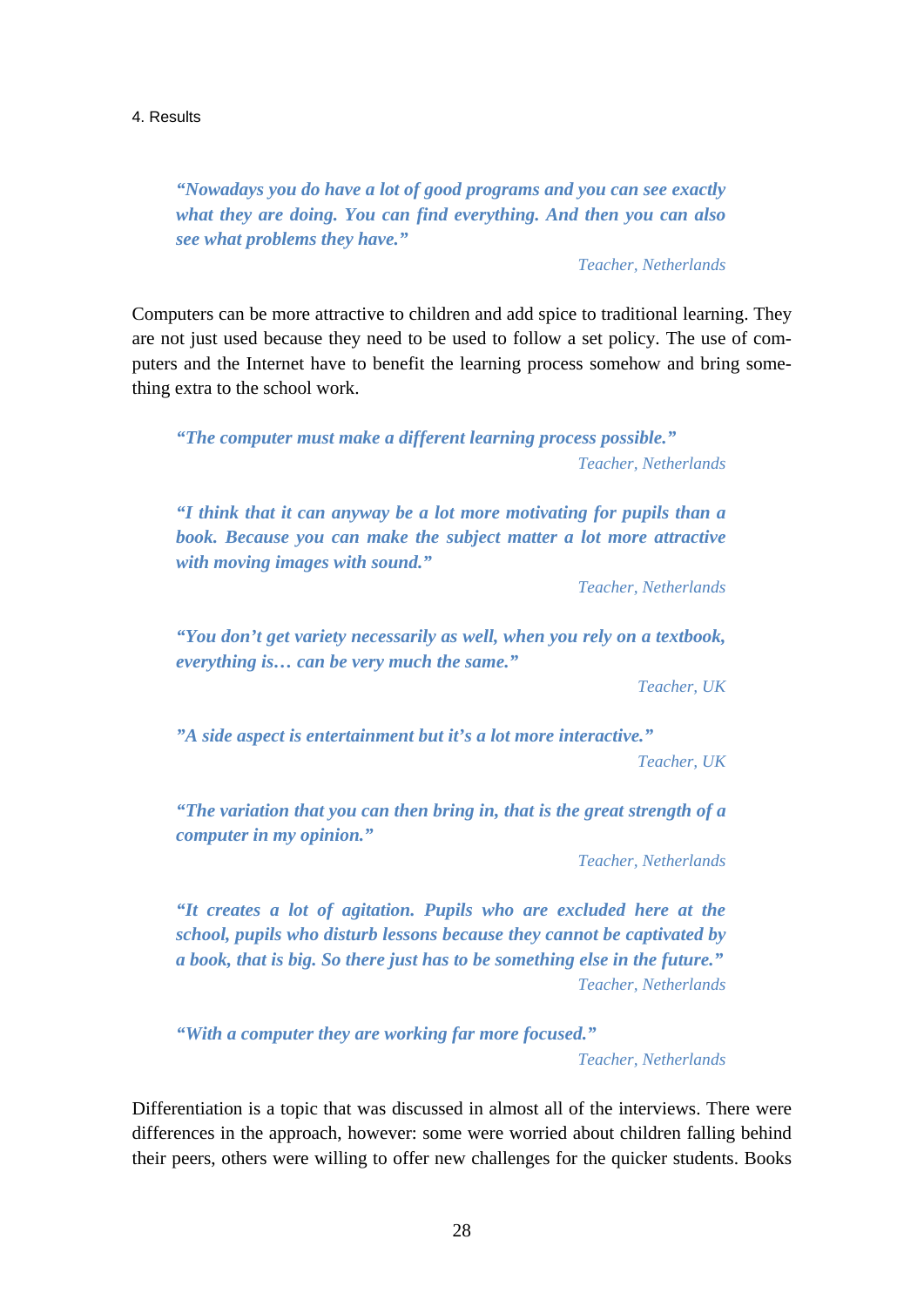offer little in the way of differentiation. There are editions that are made easier to read, but they unfortunately underline the learning challenges some children might have. It's also impossible to produce printed and tailor-made school books for all kinds of learning styles and situations. Computer-based differentiation might enable creating appropriate material for children with different needs and doing it subtly, not by pointing a finger at those who have difficulties with keeping up the pace.

*"We see the breaking down the walls if you like of the school and of the class, so that the learning spreads out through different parts of the child's day and that they can develop at their own pace and so the really able ones can move forward with their work, they can work with their parents at home while it's… that is a real advantage over the conventional textbook." Teacher, UK* 

*"You see more and more often that computer education creeps in, in addition to the school books. Especially for children who are at the bottom level, for extra help. But also for children who are at the top, simply as an extra challenge."* 

*Teacher, Netherlands* 

*"Here in our school we now also have to deal with children who are for example very dyslectic and the computer with software and audio support is of course an extra aid."* 

*Teacher, Netherlands* 

*"It must be aimed at the pupil. The beauty of this material is that you can gear it to the group."* 

*Teacher, Netherlands* 

*"The book should be quite simple, but there would be additional information for those who do better. They would find it through the Internet." Teacher, Finland* 

In some cases, the opportunities offered by computers, digital learning material and the Internet are not fully leveraged. There's still a lot of ground to cover in order to figure out what's the best way to present different types of information.

*"At the moment the electronic versions just tend to replicate the paperbased version so you've got an on-screen book."* 

*Teacher, UK*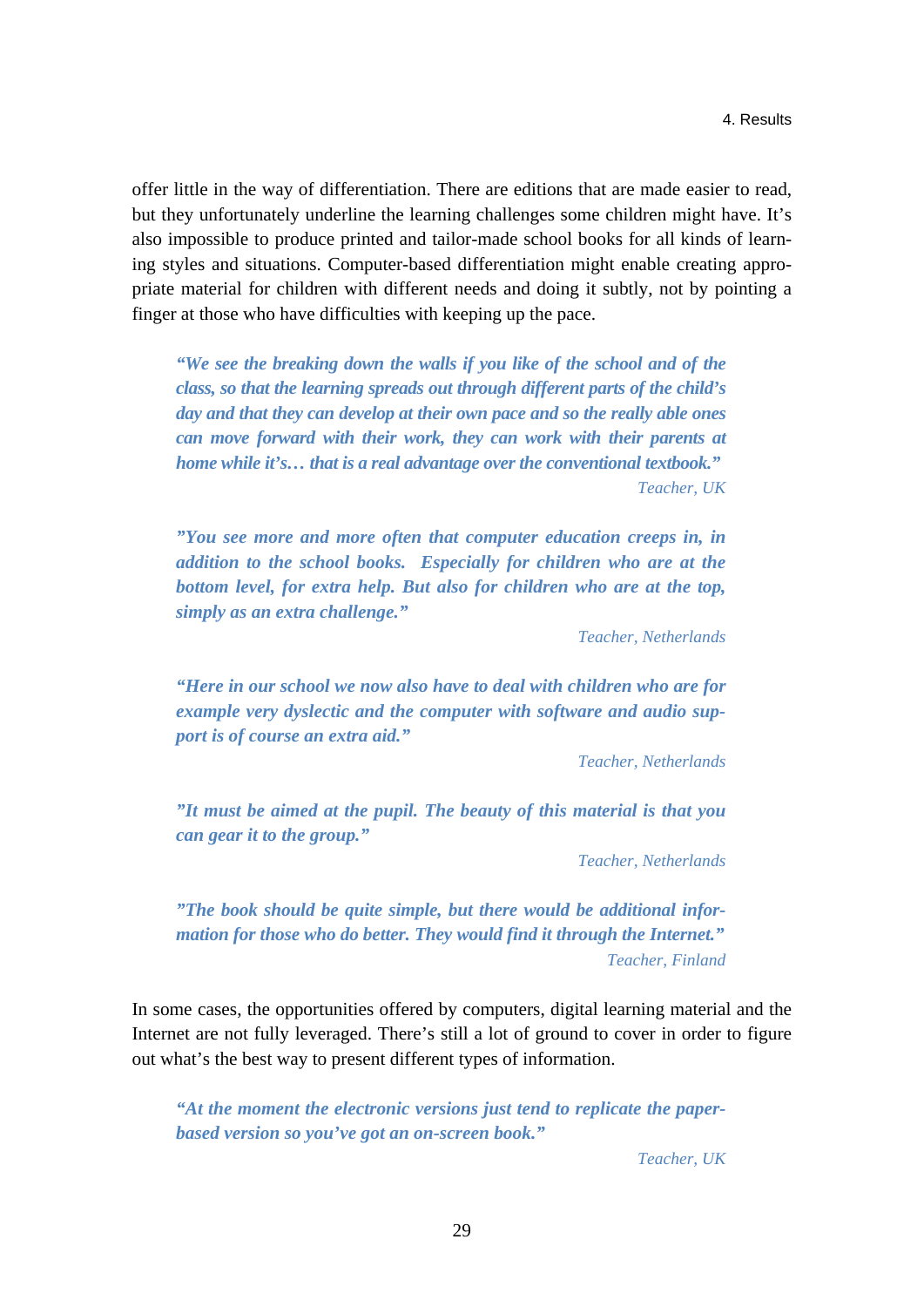*"But it is nevertheless mostly text from a book with questions and in fact more or less the same system as it was in the past, only digital." Teacher, Netherlands* 

It's often not necessary to choose one or the other. Printed and electronic material complement each other. Using them together makes it possible to offer a very varying and flexible learning environment.

*"What we find works better is us as teachers coming up with our own resources because we can tailor-make those to the needs of the teaching group, but to get ideas for those resources we normally buy one or two copies of textbooks that are available and then borrow ideas from there instead to help us make our own things."* 

*Teacher, UK* 

*"The book will be the minimum requirement. That simply needs to be finished. When that is finished you are for example allowed to search on the internet, but also in the computer programs which will then become available."* 

*Teacher, Netherlands* 

*"The book is a basis; you have the text book and the work book. It makes the teacher's work easier, because the things are presented nicely there. But we do use computers quite a lot, we look at this and that on the Internet."* 

*Teacher, Finland* 

*"If you think about 'just in time learning', electric media are certainly handy, because you can use them to access unlimited amounts of data, and you never know what you're going to need. But when you think about teaching the basic concepts that you know students need to learn, I think that books and print are strong, because you know beforehand what information should be made available."* 

*Publisher, Finland* 

*"From a publisher's viewpoint it essential to master the entire field, where you have both, in the future."*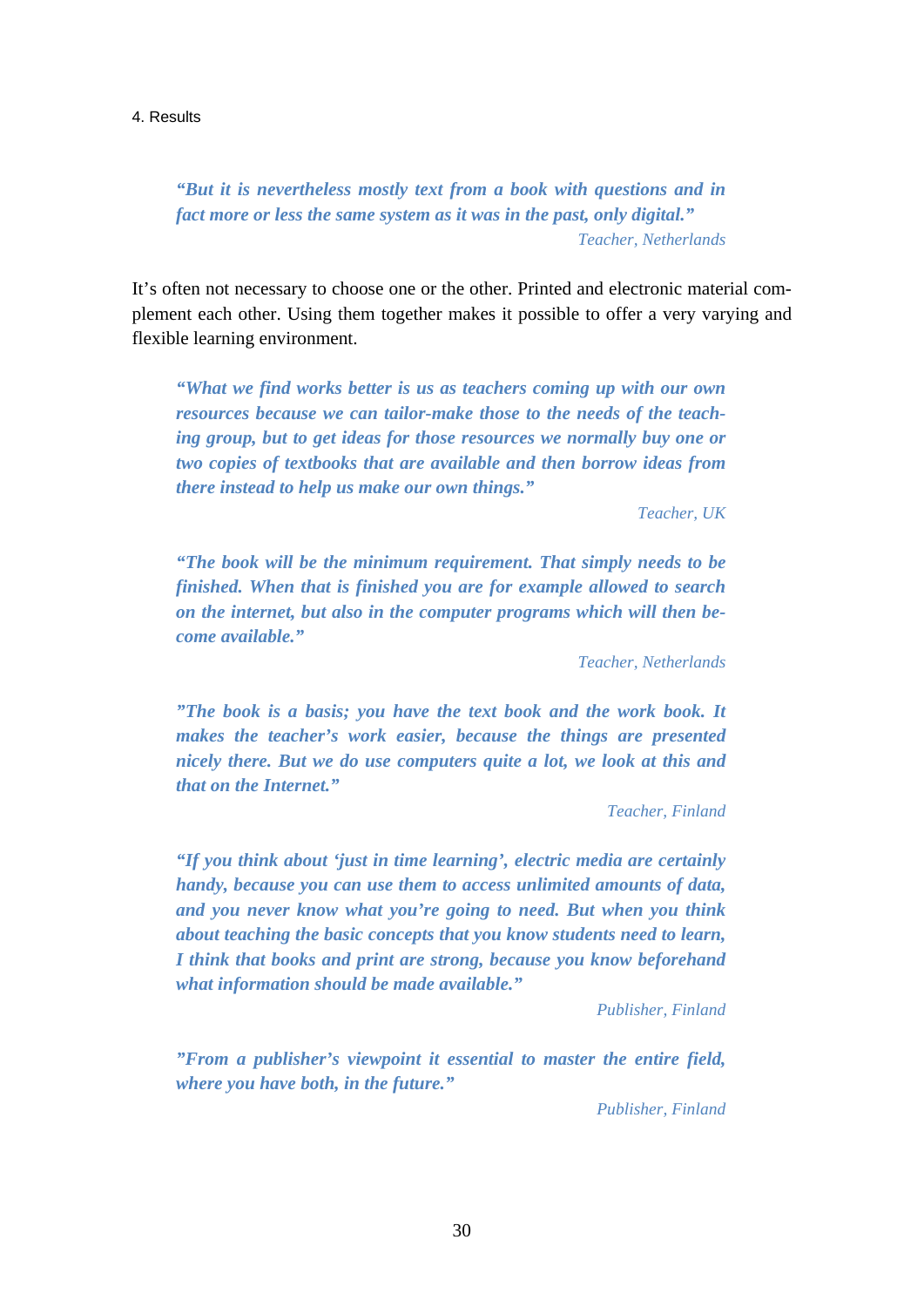## **4.2 The ideal learning environment**

The learning environment consists of the environment, obviously, of the learning material and tasks, and of the interaction between people. The interviewees were asked to visualize their ideal learning environment and all the things it encompasses.

*I1: "The best thing is when you can try, feel, hear, see." I2: "You could say that would be ideal, where you can…" I3: "… where you can use all your senses."* 

*3 Teachers, Finland* 

*"The boundary between school and life outside school needs to be lowered. Ideal learning environment and material are such that closing the school door doesn't mean that you can't really do anything anymore. I think it would be nice if homework would move without the need to carry a backpack, for example."* 

*Publisher, Finland* 

*"It needs to be engaging. It needs to capture the students' attention." Teacher, UK* 

*"We are always restricted by what we currently have, actually more the money, but what our current view of what a computer is and how we learn with computers."* 

*Teacher, UK* 

## **4.2.1 The ideal learning material**

Many of the visions involved a new kind of reading device incorporating elements from a traditional book but also leveraging the benefits of computers and interaction.

*"A touch screen with a good user interface for each student would be a good start. Plus visualization […] that you'd have material where you could really see the deeper essence of phenomena, I think that would further learning."*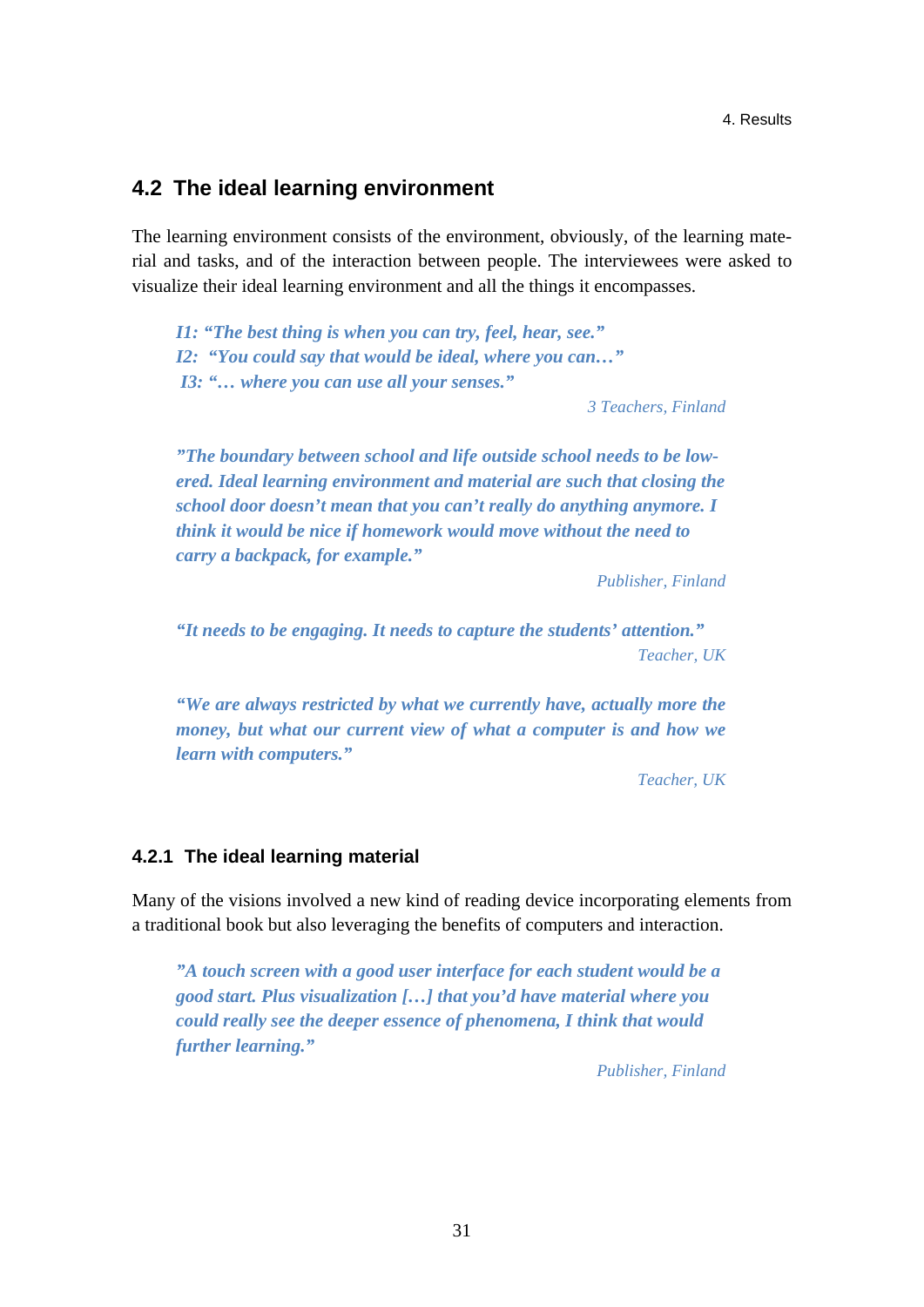*"One of these new kinds of devices that have no paper would be so ergonomical and handy. It would be of an optimal size and weight." Publisher, Finland* 

*"In my vision there would be a hybrid so that when a student needs to practice things by him-/herself, you can print and copy for example a paper version of a certain passage."[when discussing electronic learning material]* 

*Publisher, Finland* 

*"About the eBook… if you get enough features and a price that's low enough, I think it could replace computers to a large extent in current use. At least in my teaching the use of computers consists of getting information. Students search for the topic online, but information is still not very easily searchable so that you'd find the things the teacher wants you to find."* 

*Teacher, Finland* 

*"I have a vision that if I were to make a school book, it would contain about 10 pages that would be kind of like pages but think OLED displays or the like. There would be text, but then you'd press a button and you'd have 10 pages worth of Finnish exercises, you'd choose a topic and you could also flick through it but it would be electronic. The displays would be of a thin film and you could draw and write on it and save things onto a small integrated unit and maybe print things to take home with you. […] Why wouldn't it be a book? But what kind of a book? It could be the kind book you could put in your pocket or roll, which you could do. But anyway, it would be a book."* 

*Teacher, Finland* 

*"Could it maybe happen that for example this kind of hologram technology, where I press here and it will project me a book page in good quality would come instead of this material where you can sort of electrically print text and it stays there until it's changed."* 

*Publisher, Finland* 

*"The device should be of a reasonable size."*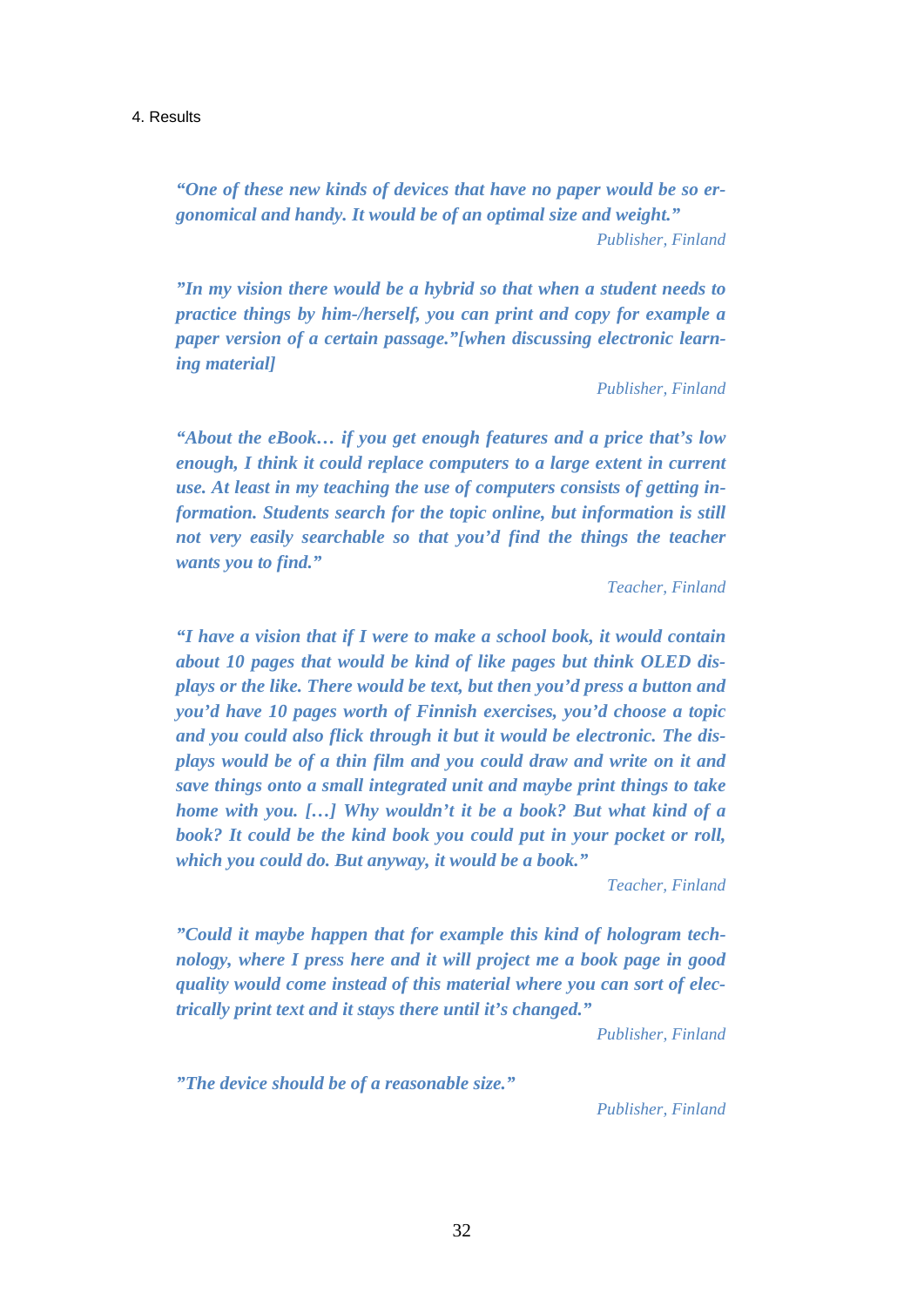*"The worst that can happen to you as a society is that you are going to discourage reading because the devices on which you read are not functional."* 

*eBook designer, Netherlands* 

Differentiation is strongly associated also with the ideal learning environment. In an ideal, there would be room to differentiate so that everybody could work at their own skill level. Learning material could be suited according to specific needs and everybody would have an easier time reaching their personal top performance level.

*"ICT makes it possible to differentiate even more than before, and different artificial intelligence systems could allow for more differentiation that the teacher has time for."* 

*Publisher, Finland* 

*"Made to measure education is on its way. There are all types of children within a school, therefore you also need all sorts of aids. So normal books, but also the use of computer."* 

*Teacher, Netherlands* 

*"In subjects like history and religion, and maybe physics and chemistry as well, you'd need a clear language version [of a book] that would be very simple, easily available, where you'd use short sentences and clear explanations. That would serve many kinds of students."* 

*Teacher, Finland* 

*"You try to avoid drop-outs, i.e. outcasts and marginalization. What follows is that trying to keep things that way leads necessarily to levelling the field for everybody."* 

*Publisher, Finland* 

*"If you think about the democratic nature again, even though you can in a certain sense think that these new devices are undemocratic and that it's a question of money and readiness to use them. But on the other hand they make it possible to differentiate so that you can offer content that suits that specific person."*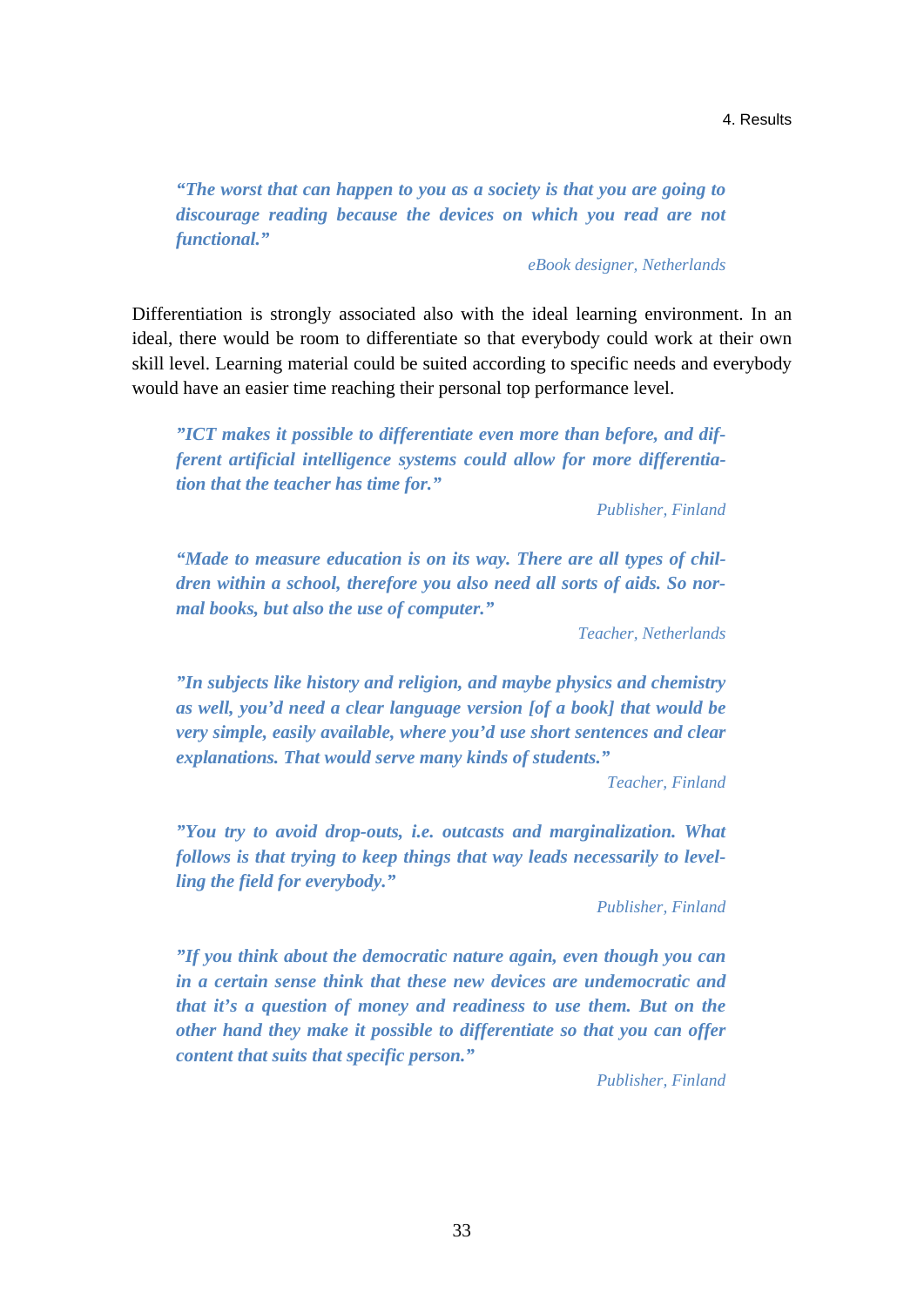*"Individualised learning is the way it's going to go. […] They take charge of their own learning rather than the teacher taking charge of it."* 

*Teacher, UK* 

*"They also will become more responsible for their own capabilities and that it becomes more exciting for them."* 

*Teacher, Netherlands* 

*"A different type of computer program will be introduced which will be both for support and for the purpose of getting greater depth. But which will also be geared at giving children the possibility to learn in an autonomous way."* 

*Teacher, Netherlands* 

*"About the ideal environment… you'd take into account different learning styles. The best kind of learning for everybody is really not learning by reading, but you'd take all possible options into use." Publisher, Finland* 

## **4.2.2 Beyond the book and ICT**

It is not just about what material is used and how. Education professionals, teachers and publishers alike, agree that no matter what learning material or medium is in use, students shouldn't be left completely alone. Even when they are given self-guiding project work, there is one thing computers can't replace.

*"Still, no matter how fine the teaching material is, the core of what happens at school, they say that the core of teaching is in the relationship between the teacher and the student. That is the thing that has the influence."* 

*Teacher, Finland* 

*"If I think about a learning environment, I would see as an ideal that there would be a group of people. It's somehow depressing to think that everybody would study alone in front of a computer."*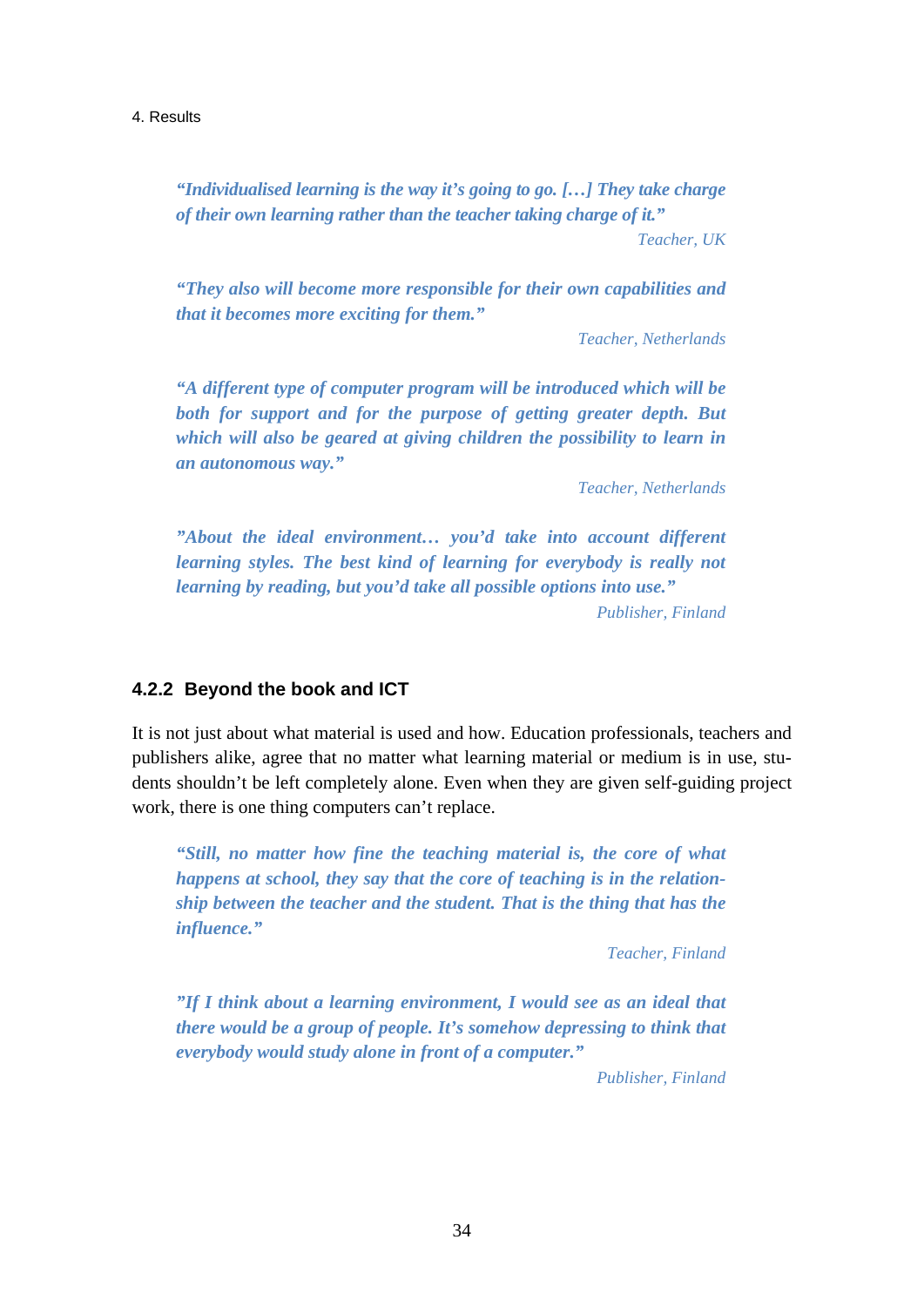*"If there's a good learning environment and situation, there is a teacher involved. Because really, if you have a truly good teacher, you don't need any gadgets, you only need those who learn and the teacher."* 

*Publisher, Finland* 

*"Every child has his or her own learning material, their own perception. But in addition to that, you must continue to coach them, you must give them a little nudge and continue to stimulate them and especially also measure, of course."* 

*Teacher, Netherlands* 

## **4.3 The future school without a book**

The interviewees were asked to imagine a future school without a book. The task was to think about the factors that might have lead to this and to imagine what would be lost in such a scenario.

### **4.3.1 Why and where have all the books gone?**

One answer above all rose from the interviews when asking about the possible reason for the disappearance of books. Counterarguments from the publishing sector were also made.

*"Environmental reasons." eBook designer, UK* 

*"Climate change has had an effect, you can't anymore… now we're running out of trees."* 

*Publisher, Finland* 

*"A book is an ecological option and you can always burn it if it gets outdated."* 

*Publisher, Finland* 

*"Our printing house people understandably need to do more about these issues… They have made these kinds of life span cost estimates and sincerely think that the carbon footprint is smaller for a book than for the same material when produced electronically."*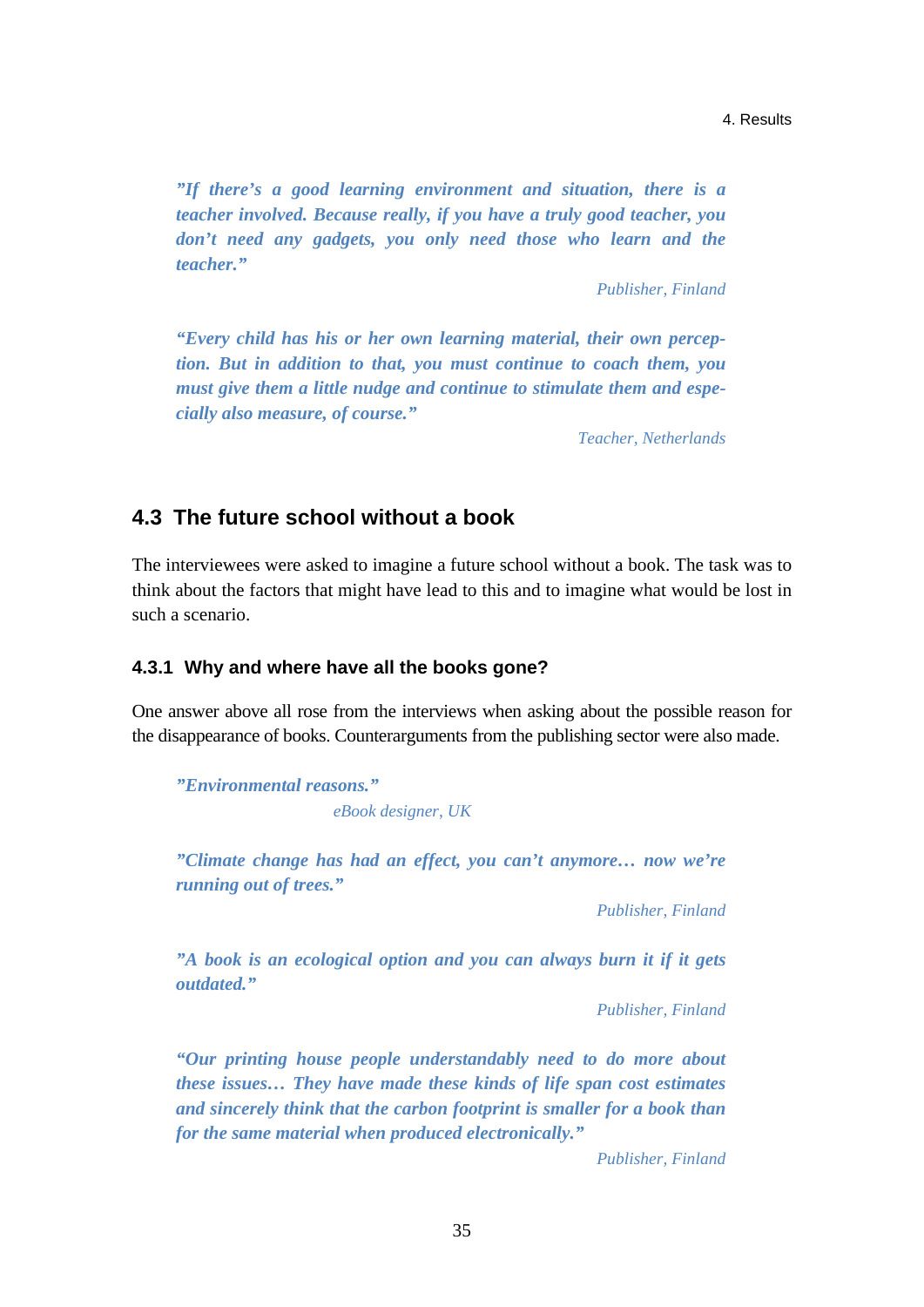Environmental issues were not the only reason why people could imagine books disappearing. Mostly it was about technology development bringing about changes in the material that is being used.

*"The scenario that you don't print things on paper anymore, it's not that hard to imagine. It's just a question of technology developing and becoming reliable enough and cheap enough."* 

*Publisher, Finland* 

*"We actually get used to them and people's habits change."* 

*eBook designer, UK* 

*"I could imagine for instance that libraries such as they are now… In a couple of generations it would be impossible to fathom that you'd have to go someplace to get a book that's printed on paper."* 

*Publisher, Finland* 

*"Development in technology, especially how ICT applications can be used. Better displays, i.e. things related to ambient lighting and resolution. And then it's been observed that with multimedia you can present things better for students who have different learning styles or methods." Publisher, Finland* 

*"I believe in a developmental path where mobile phones will become generally used Internet terminals. […] But I believe that alongside that there will be at some point an eBook device for stories you want to read, the kind of material that lends itself to a book format, and the format will still survive."* 

*Publisher, Finland* 

*"I believe that when this kind of electronic paper is cheap and usable enough it will replace books printed in printing houses for environmental and logistical reasons, because you can deliver the same content and ergonomics."* 

*Publisher, Finland* 

*"I think this is a transition phase. We are slowly moving towards using more computers. This is an intermediate phase. There's still the book… but maybe little by little…"* 

*Teacher, Finland*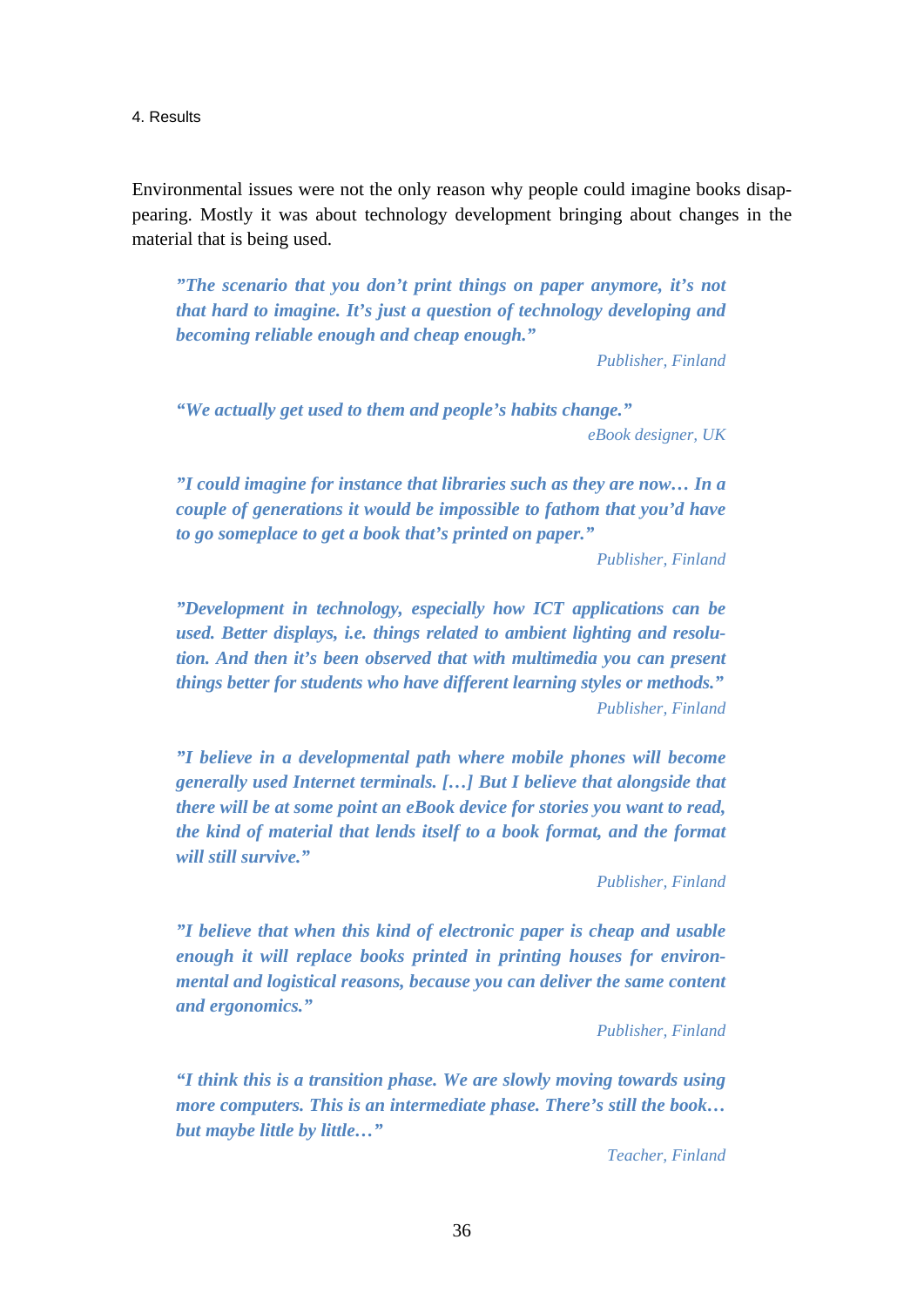In some cases, the respondents couldn't really imagine there being no books at all. Even though their numbers might diminish and their role in the school world would become smaller, there was no strong unanimous belief that books would disappear altogether. One medium doesn't need to replace another, because together they can provide a much wider scope and a more comprehensive experience.

*"You can't replace the textbook for all aspects of learning."* 

*Teacher, UK* 

*"I think it will continue to exist but in limited numbers for sure." eBook designer, UK* 

*"We don't have to print books because we want to make books. It's the customer need that guides us in the long run."* 

*Publisher, Finland* 

*"None of this medium is actually perfect, and I don't see a competition between the screens and books. Each one should exist for different reasons and different experiences. I don't think there is a battle there."* 

*eBook designer, UK* 

*"I don't think there are any advantages in the thing being completely ICT based."* 

*Teacher, UK* 

*"The best approach is if each teacher can set his or her own priorities. […] You progress in that development, in small steps, trying out new things. But without a book… no, I don't think that will work."* 

*Teacher, Netherlands* 

*"At the moment I cannot totally imagine that we would only work with a computer, but I do feel that they can complement each other very well."* 

*Teacher, Netherlands* 

*"But still, even though we have these new and wonderful visions, I still imagine I would love to have for example a lovely, soft paperback in my hands and read from it when I'm on vacation…"*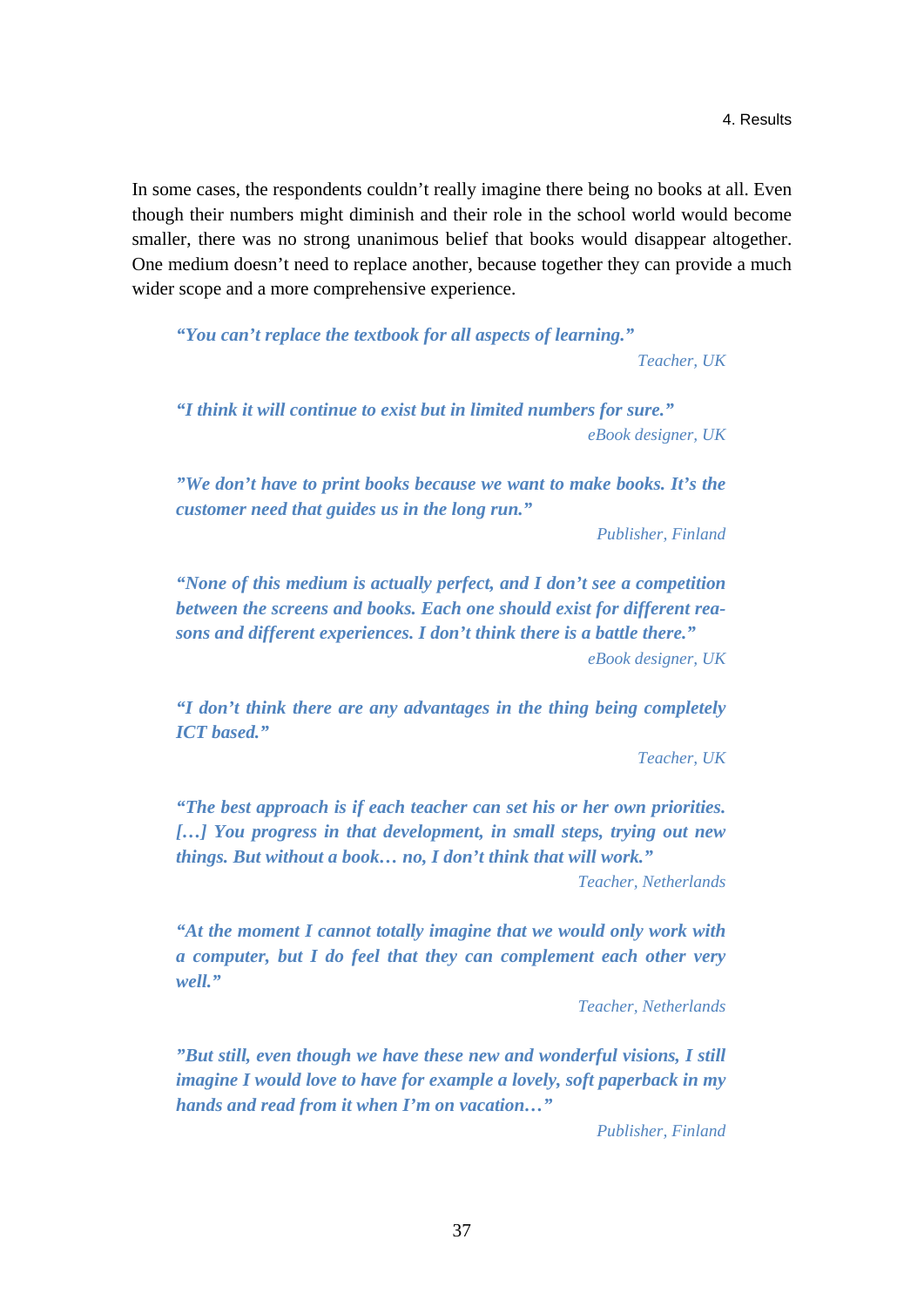Other possible explanations for the disappearance of books were learning situations for which currently there might not be working solutions.

*"If you're learning at home, you don't necessarily have books there. So the physical distance between teacher and student might lead to that." Publisher, Finland* 

As stated before, it's not obvious that digitizing everything is the key to success. Every tool has its strengths and weaknesses, and the appeal that computers and interactive material currently have among children might disappear eventually. Nowadays they bring variation to the traditional school work, but in the long run they might become routine and feelings towards them might change.

*"At what stage will children start to become bored with having everything in an electronic format?"* 

*Teacher, Finland* 

## **4.3.2 What would we lose along with books?**

*"I think we are going to lose something about emotional... we are already losing emotionally in terms of music."* 

*eBook designer, UK*

*"The smell of the book." Publisher, Finland* 

*"Yes, sounds and smells. The sense of touch loses a lot."* 

*Teacher, Finland* 

*"What you're going to lose is that archiving and documentation." Publisher, Finland* 

*"You lose the equality created by the book. In the current model, where electronic material is very varied and different, the teacher can choose to discuss something small, quirky and different. The book will however give the basic level to everybody."*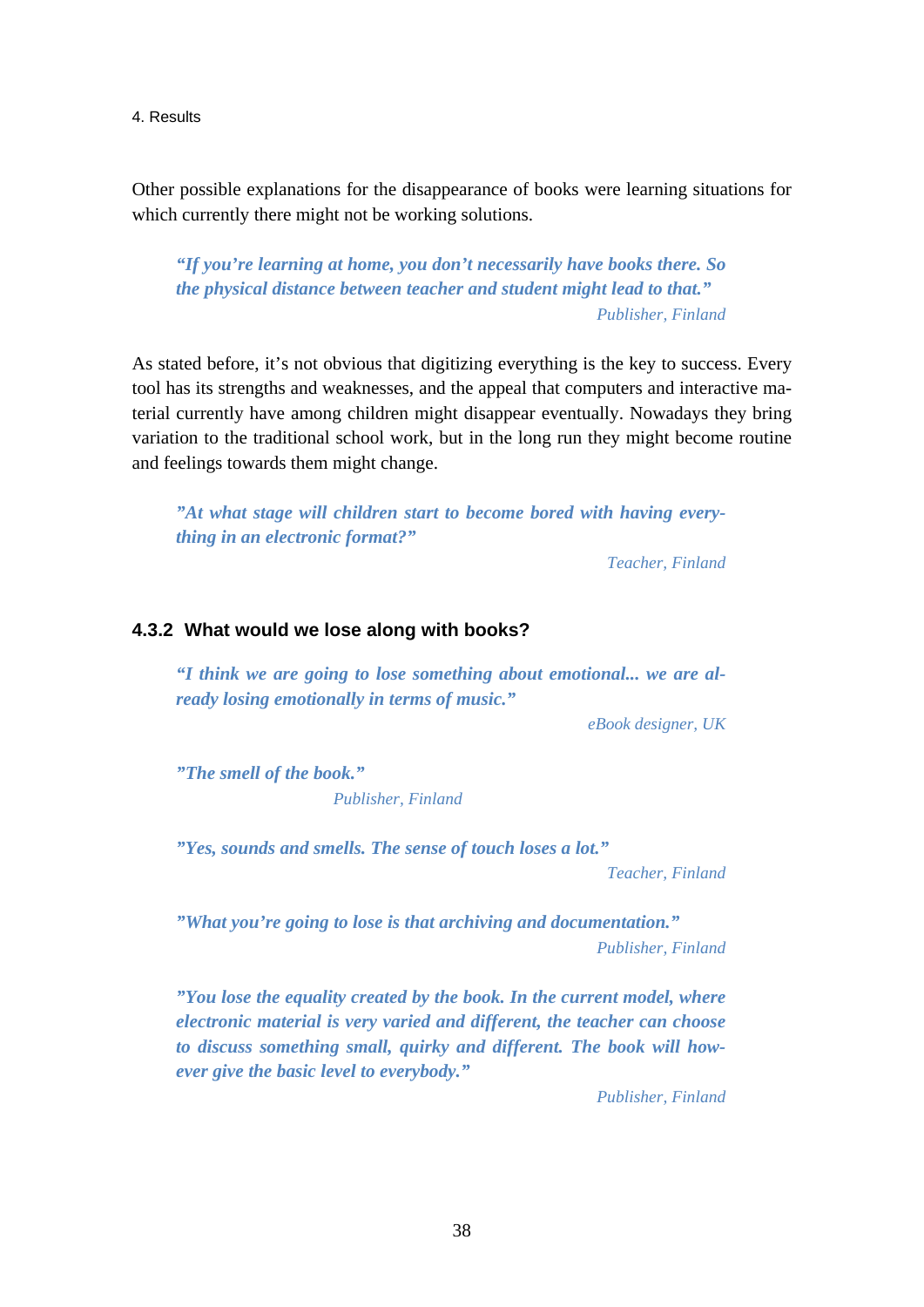## **5. Conclusions and summary**

Based on the interviews, it's possible to see that the book will have a central role at schools still for a very long time. Even the things suggested as replacements for the book usually had a strong book-like quality to them. Books have also evolved during the years and become more attractive to students. It's hard to see that all school work would be done in front of a computer, and even if there were no paper books left, in the visions they would mostly be replaced by their electronic counterpart.

Books have their indisputable strengths: their intuitive user interface, ease of use, possibility to use almost anywhere. Even when they are broken, books can usually be read to a certain extent. However, they don't currently offer many chances for interaction, updates, extensions or illustrative simulations, so other media are needed in addition.

Differences between ICT readiness vary from country to country. In this study, the three chosen countries were outwardly relatively similar, being all Western European countries and members of the EU. Even then, there were big differences with how ICT was used and what the teachers felt future would hold. This sample size doesn't however really lend itself to a very comprehensive analysis on the differences between countries and the underlying causes. However, the interviewed teachers' attitudes seemed to correspond quite well with the results of the Empirica study of computer and Internet use in schools.

If the new school environment brings about new challenges for the teachers, it will also give students much more responsibility for their own learning. The traditional lecture model will, at least in part, be replaced with individual projects and finding extra information outside the book. The possibility to differentiate material within a virtual learning environment will help both in motivating the quicker students but also in helping the ones who struggle.

The biggest hypothetical reason for the disappearance of books was seen to be the environment: are books ecological? What if we simply run out of trees? Electronic material is often touted as an ecological alternative, and loaded terms like "dead-tree books" are being used for printed material. Research, however, does not fully support this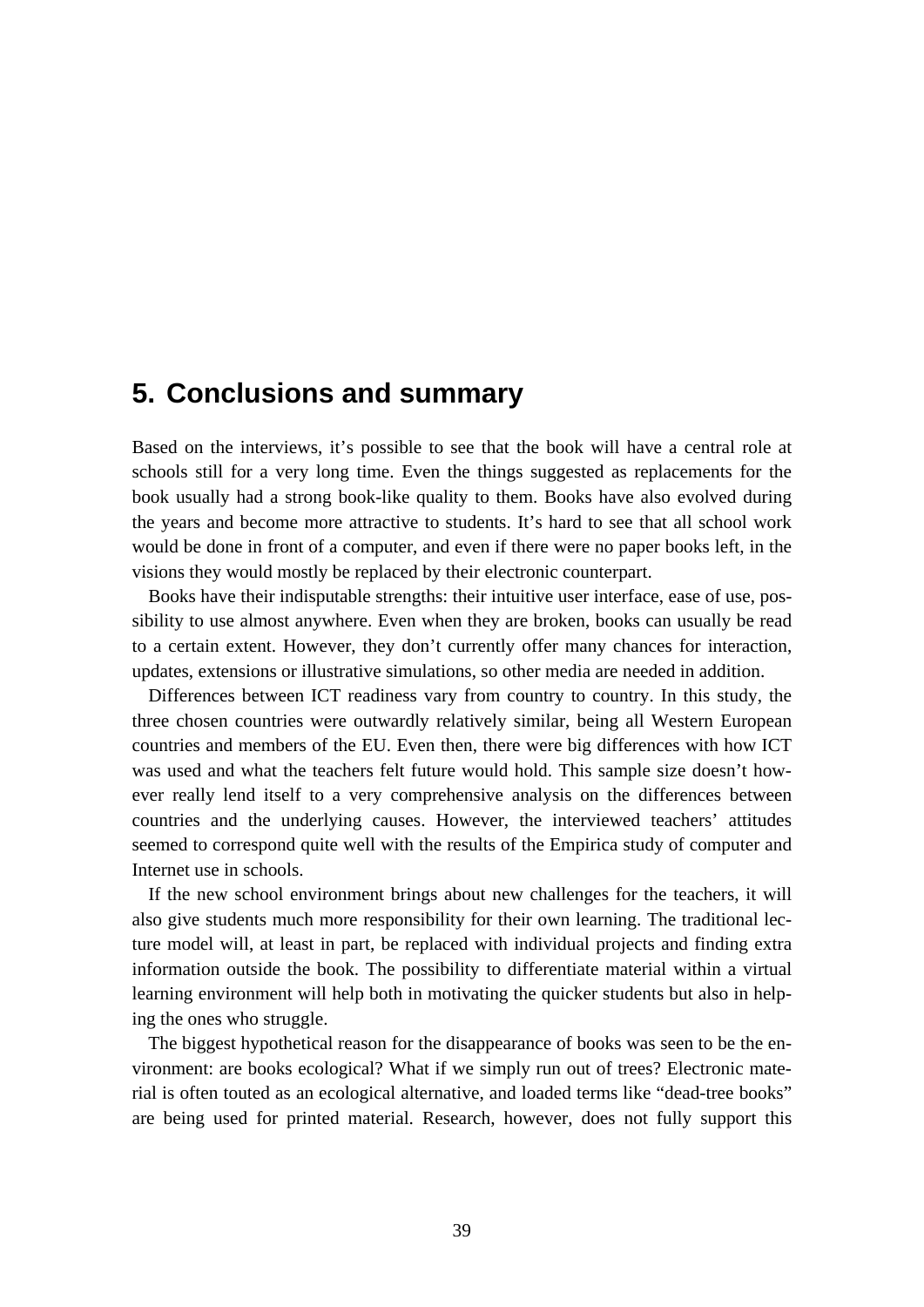#### 5. Conclusions and summary

claim, but in the end, it's often people's attitudes and conceptions that make the choices in practice.

No matter what medium or what kind of material will be used in the future, there is one thing that can't be changed or replaced easily. Skilled teachers are needed to guide and coach students even when they are working individually with their computers. Teachers will have more challenges to overcome, not just because of the operating requirements of new equipment, but because individual learning paths can lead to individual problems. For this reason, the presence of a professional instructor is imperative.

All in all, it's all about choosing the best tools for the job at hand. It's possible and even quite probable that for some subjects, books will be used significantly less or not at all. For some teaching and learning tasks digital technology offers a clear advantage because of its interactivity, visualization and potential for showing complex demonstrations and simulations. However, printed books will still have a very important role, especially when it comes to very text-based subjects. Books can be enhanced through digital technology as well, and the future will most likely see schools use a combination of print and digital – thus getting the best of both worlds.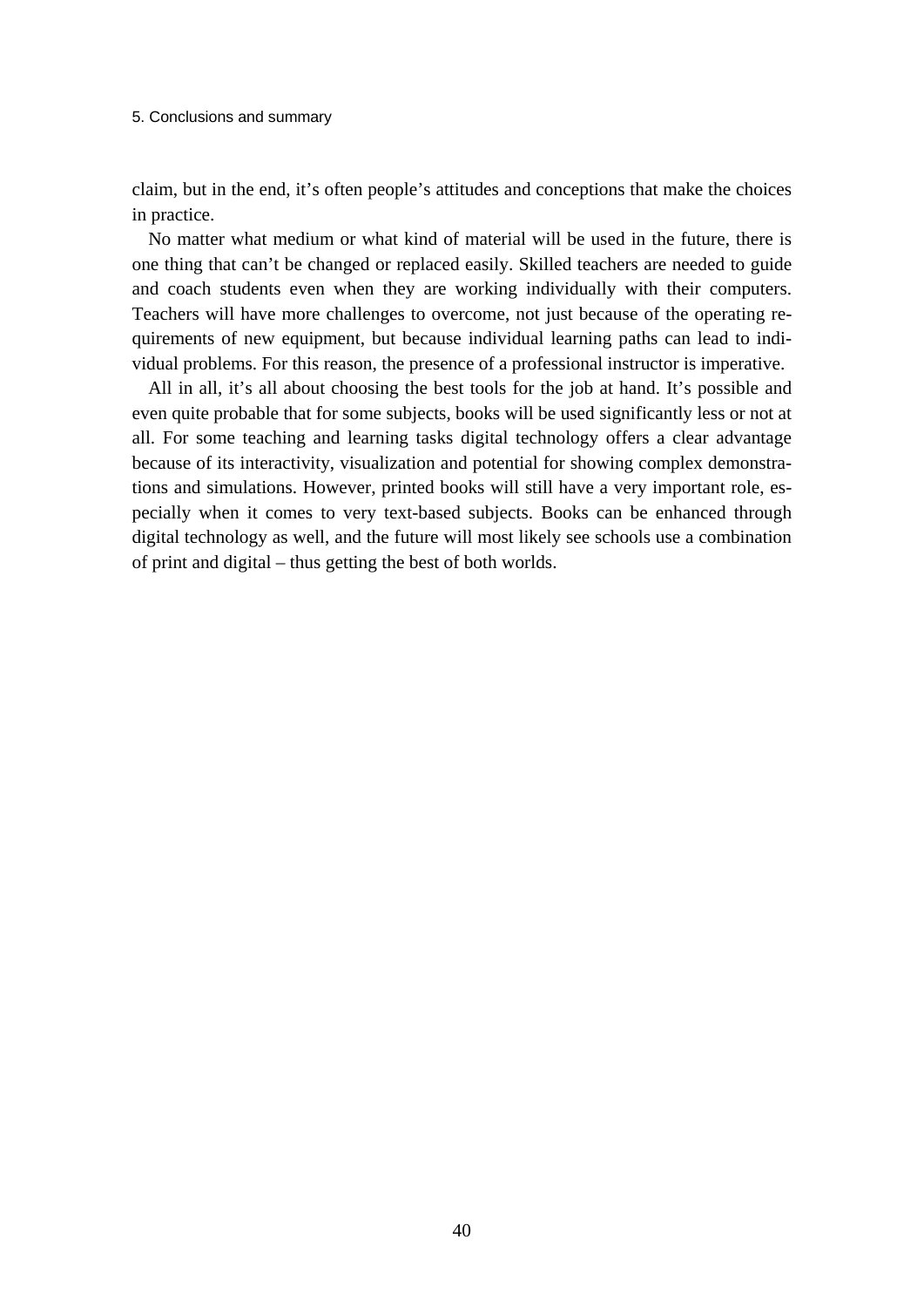## **References**

- Empirica. Use of Computers and the Internet in Schools in Europe 2006. 27 country briefs. [Available online \[accessed 9.4.2010\]: < http://ec.europa.eu/information\\_society/](http://ec.europa.eu/information_society/eeurope/i2010/docs/studies/learnind_countrybriefs_pdf.zip)  eeurope/i2010/docs/studies/learnind\_countrybriefs\_pdf.zip >
- Eurydice. Key Data on Information and Communication Technology in Schools in Europe. 2004 Edition. Available online [accessed 29.3.2010]: < [http://eacea.ec.europa.eu/education/eurydice/documents/key\\_data\\_series/048EN.pdf >](http://eacea.ec.europa.eu/education/eurydice/documents/key_data_series/048EN.pdf)
- Finnish Ministry of Education. Equity in Education Thematic Review. March 2005. Available online [accessed 7.4.2010]: < [http://www.oecd.org/dataoecd/50/15/38692775.pdf >](http://www.oecd.org/dataoecd/50/15/38692775.pdf)
- Fuchs, T. & Wöβmann, L. What accounts for international differences in student performance? A re-examination using PISA data. Empirical Economics (2007) 32: 433–464.
- Haaparanta, H. & Tissari, V*. Experts of the CICERO Learning Network*, Tieto- ja viestintäteknologian hyödyntäminen opetuksessa ja opiskelussa. CICERO Learning report, 15.4.2008, University of Helsinki.
- OECD*.* PISA Country profiles. Available online [accessed 7.4.2010]: < [http://pisacountry.acer.edu.au/ >](http://pisacountry.acer.edu.au/)
- Seisto, A., Federley, M., Kuula, T. & Vihavainen, S. Book alone is not enough. Enriching printed learning material with digital mobile technology. VTT Research Notes 2539, 2010.
- Unesco. PISA. Available online [accessed 29.3.2010]: < [http://www.pisa.oecd.org/pages/0,3417,e](http://www.pisa.oecd.org/pages/0,3417,en_32252351_32235731_1_1_1_1_1,00.html)n\_32252351\_32235731\_1\_1\_1\_1\_1,00.html >